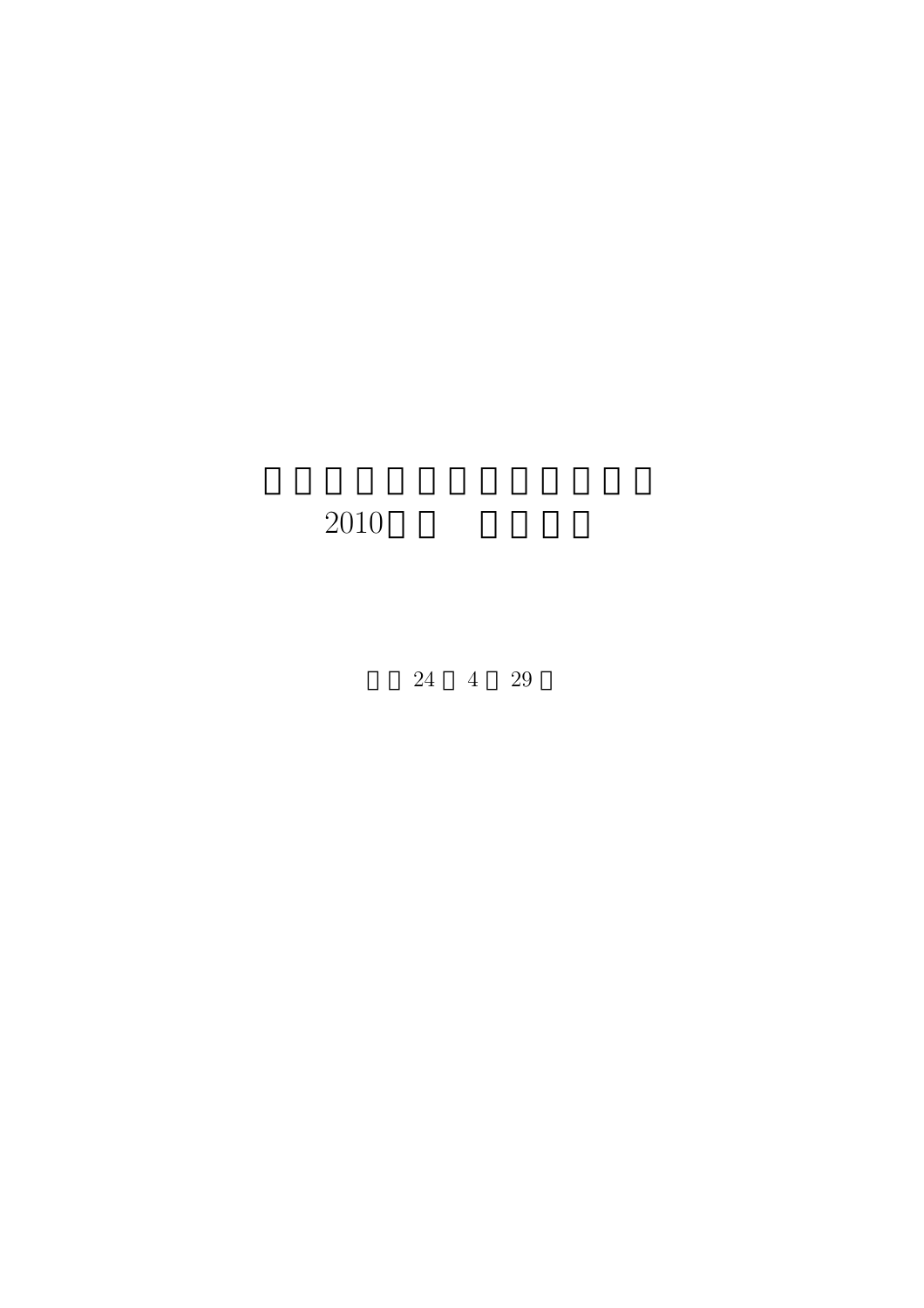| $\overline{2}$          |
|-------------------------|
| $\overline{\mathbf{3}}$ |
| 8                       |
| 12                      |
| 13                      |
| 16                      |
| <b>20</b>               |
| 23                      |
| 27                      |
| 31                      |
| 33                      |
| 37                      |

 $40\,$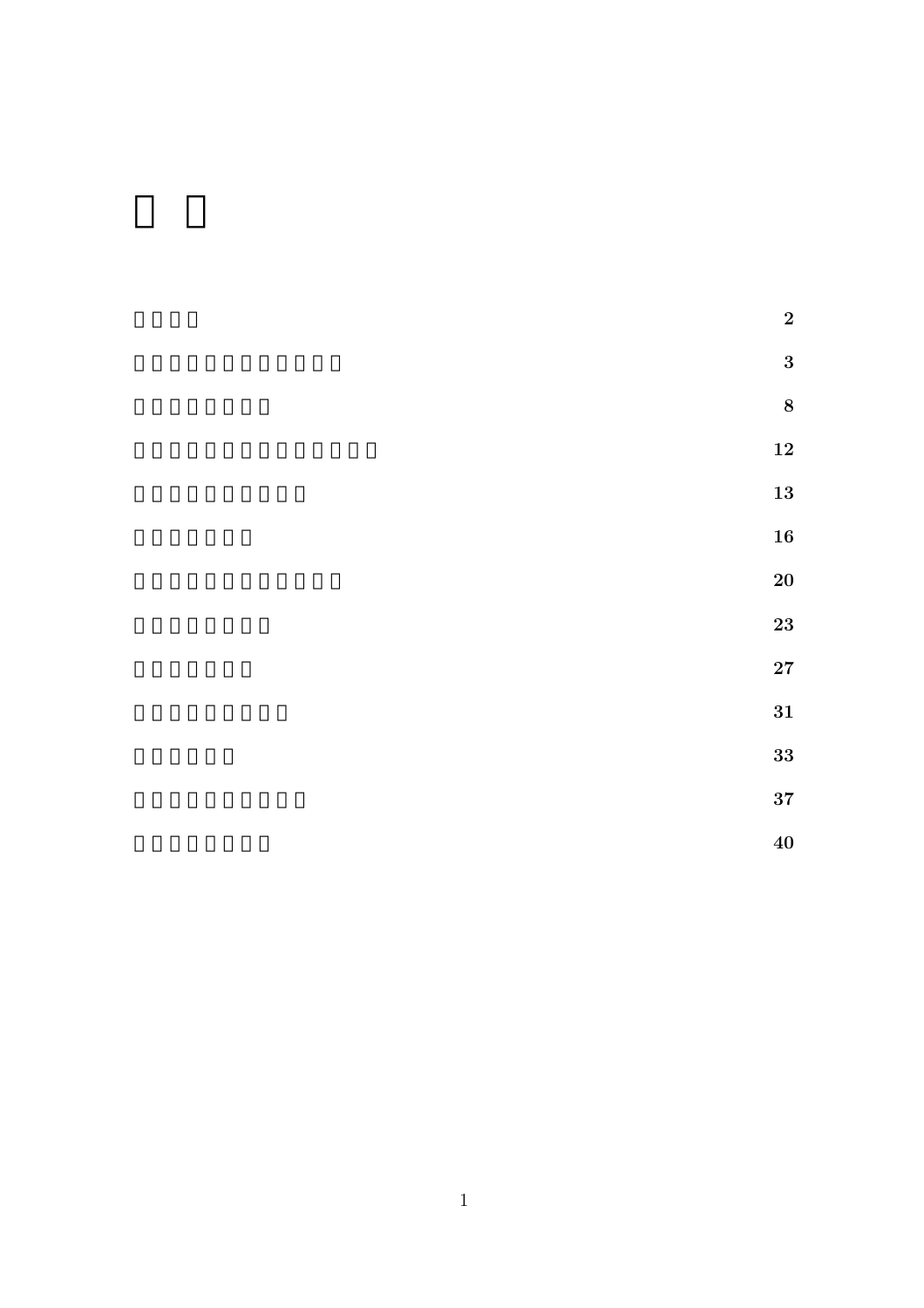## • 太田 信義 (素粒子論・重力理論研究室)

- 加藤 幸弘 (素粒子実験研究室)
- 千川 道幸 (素粒子・極限宇宙物理学研究室)
- 日下部 俊男(原子分子物理学研究室)
- 笠松 健一 (物性理論研究室)
- 堂寺 知成 (ソフトマター物理学研究室)
- $\bullet$   $\qquad \qquad \bullet$   $\qquad \qquad \bullet$
- 近藤 康 (表面科学研究室)
- 松居 哲生 (凝縮系物理学研究室)
- 井上 開輝 (宇宙論研究室)
- $\bullet$  (Fig. ) and (Fig. ) and (Fig. ) and (Fig. ) and (Fig. ) and (Fig. ) and (Fig.
- 青山 政利 (環境物理学研究室)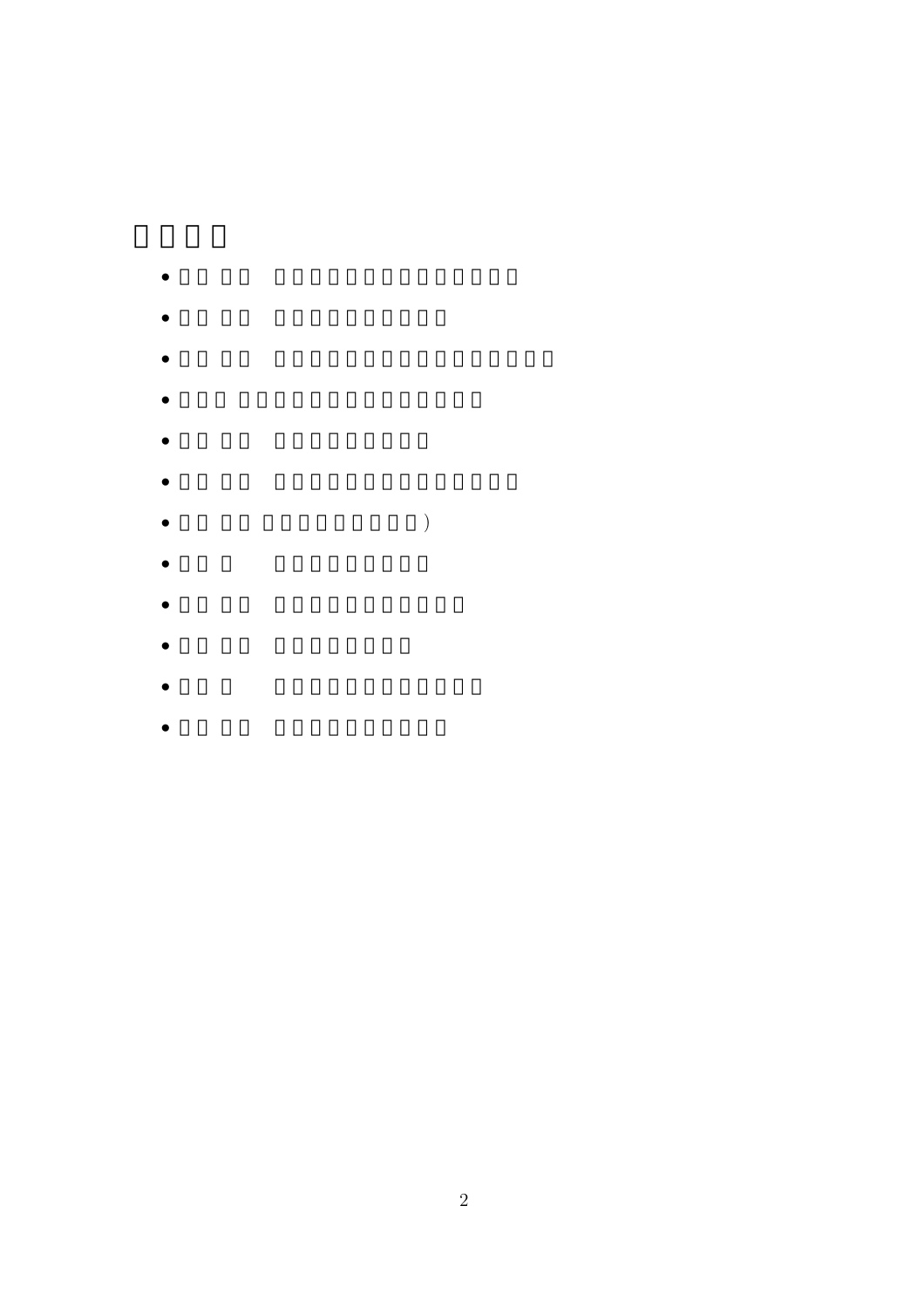| L. M. Cao (PD) | (PD) |
|----------------|------|
| (M2)           | (M1) |
| (B4)           | (B4) |
|                |      |

 $(B4)$  (B4)

 $M$ 

 $\bullet$ 

1. "AdS Black Hole Solution in Dilatonic Einstein-Gauss-Bonnet Gravity," K. Maeda, N. Ohta and Y. Sasagawa, Phys. Rev. D 83 (2011) 044051 [arXiv:1012.0568 [hep-th]].

 $-1$ 

- 2. "Dark Energy and QCD Ghost," N. Ohta, Phys. Lett. B 695 (2011) 41 [arXiv:1010.1339 [astro-ph.CO]].
- 3. "Cosmological intersecting brane solutions in string theory" K. Uzawa, Journal of Physics: Conference Series, 259 (2010) 012032.
- 4. "Deformation of Codimension-2 Surface and Horizon Thermodynamics," L. -M. Cao, JHEP 1103, 112 (2011) [arXiv:1009.4540 [gr-qc]].
- 5. "Cosmological intersecting brane solutions," M. Minamitsuji, N. Ohta and K. Uzawa, Phys. Rev. D 82 (2010) 086002 [arXiv:1007.1762 [hep-th]].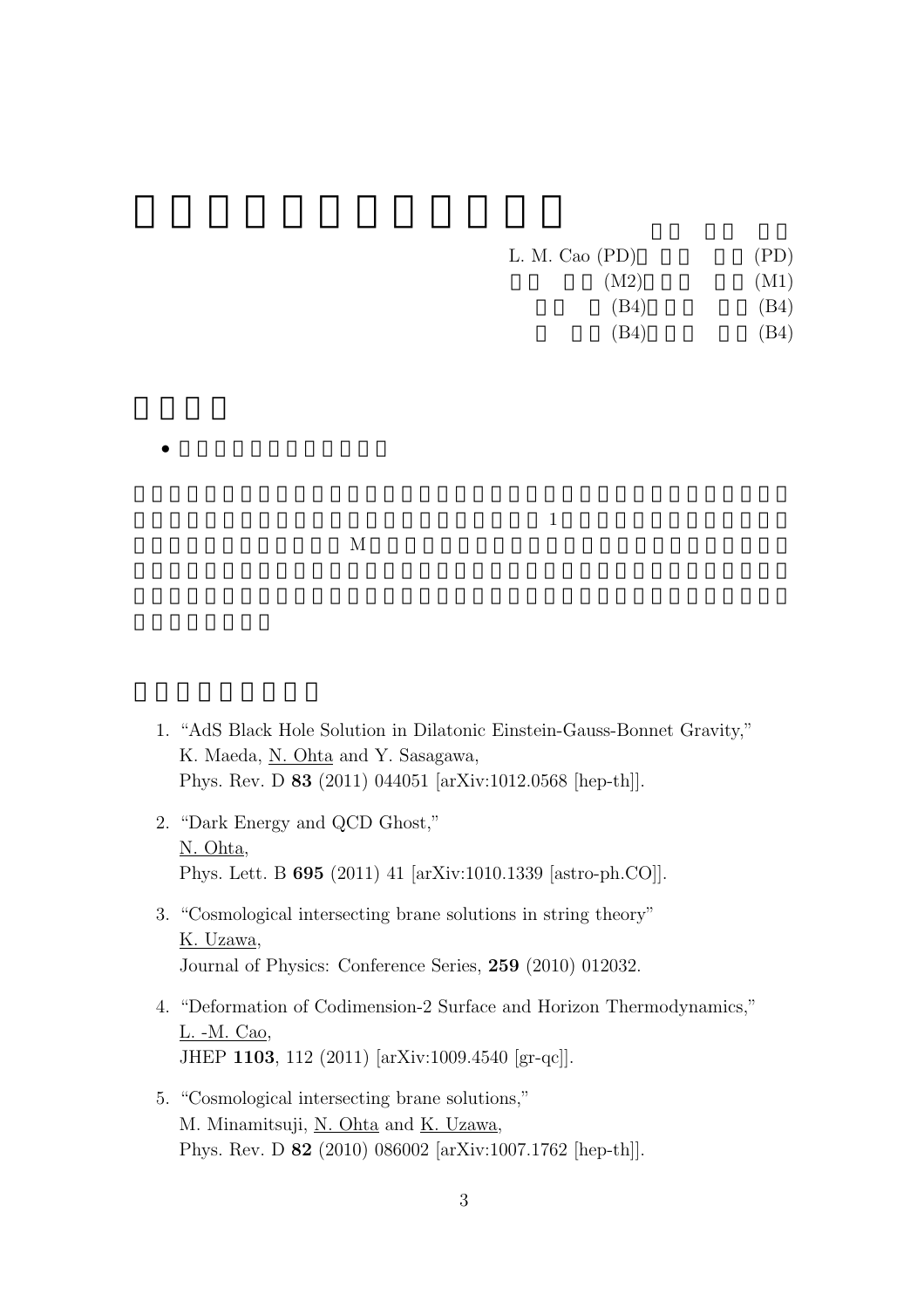- 6. "Dynamical p-branes with a cosmological constant," K. Maeda, M. Minamitsuji, N. Ohta and K. Uzawa, Phys. Rev. D 82 (2010) 046007 [arXiv:1006.2306 [hep-th]].
- 7. "Global Structure of Black Holes in String Theory with Gauss-Bonnet Correction in Various Dimensions," N. Ohta and T. Torii, Prog. Theor. Phys. 124 (2010) 207 [arXiv:1004.2779 [hep-th]].
- 8. "Dynamical solutions in the 3-Form Field Background in the Nishino-Salam-Sezgin Model," M. Minamitsuji, N. Ohta and K. Uzawa, Phys. Rev. D 81 (2010) 126005 [arXiv:1003.5967 [hep-th]].
- 9. "Notes on Entropy Force in General Spherically Symmetric Spacetimes," R. -G. Cai, L. -M. Cao and N. Ohta, Phys. Rev. D81 (2010) 084012. [arXiv:1002.1136 [hep-th]].
- 1. K. Uzawa "Cosmological brane solutions" In the Proceedings of the 25th Texas Symposium on Relativistic Astrophysics Heidelberg, Germany. Proceedings of Science, 2011 6 3 , Vol. Texas 2010, 272 .

Hawking

 $\bullet$   $\bullet$   $\bullet$   $\bullet$   $\bullet$   $\bullet$ 

 $\bullet$ 

FLRW and Bianchi Universes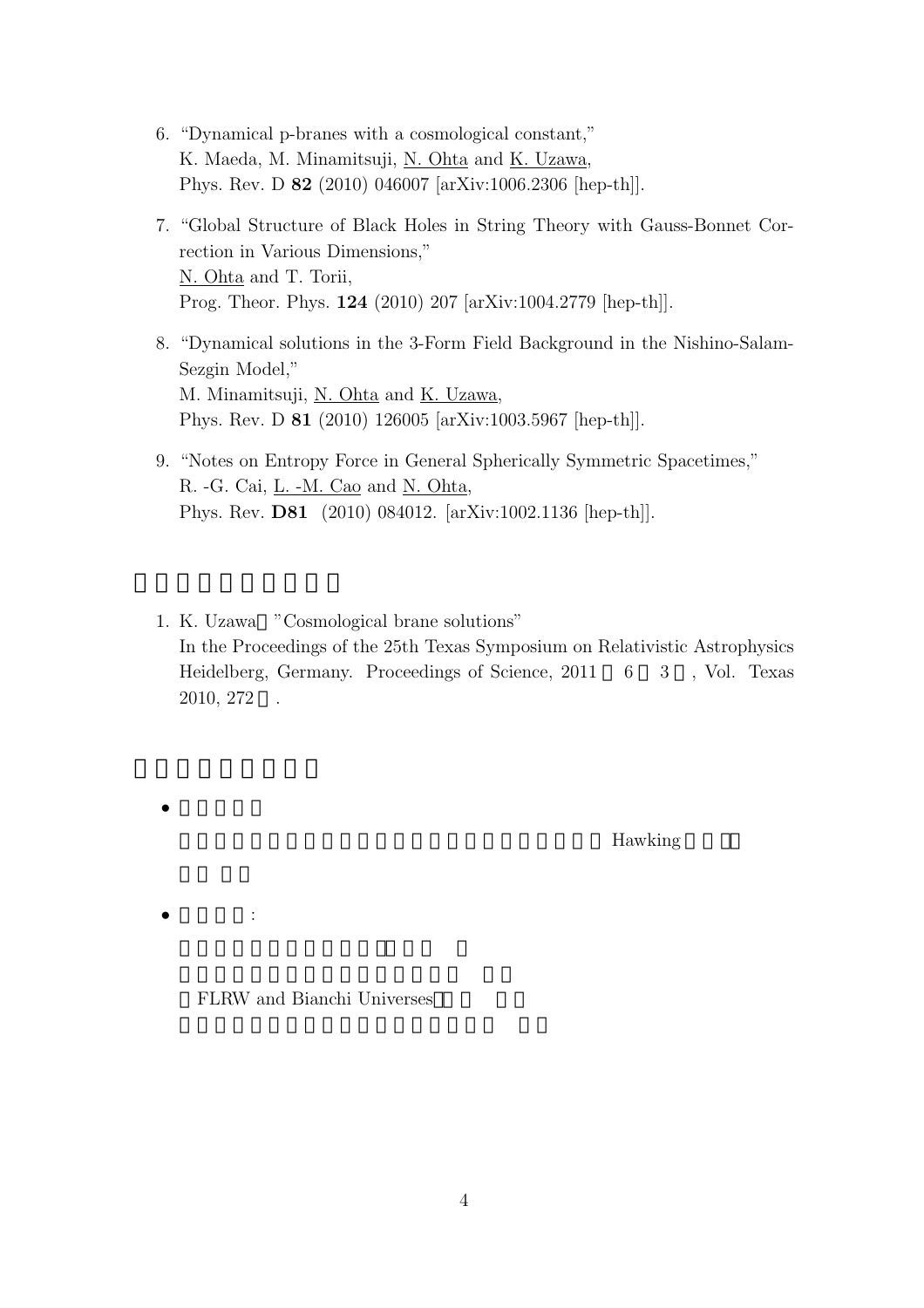- 1. K. Uzawa "Cosmological intersecting brane solutions" Interconnection between Particle Physics and Cosmology (PPC2010), National University Library of Torino, Turin, Italy [12 July, 2010]
- 2. K. Uzawa "Cosmological intersecting brane solutions in string theory" PASCOS 2010, Instituto de Fisica Corpuscular (IFIC), Valencia, Spain [19 July, 2010]
- 3. N. Ohta "Dilatonic Black Holes in String Theories with Gauss-Bonnet Correction and Their Physical Application" (Invited talk) Summer Institute 2010 (Cosmology and String), Fuji-Yoshida [9 August, 2010]
- 4. N. Ohta "Accelerating cosmologies and inflation in string theories with higher order correction" (Invited talk) The 20th workshop on General Relativity and Gravitation in Japan (JGRG20), Yukawa Institute, Kyoto University, Kyoto [21 September, 2010]
- 5. : L.-M. Cao: "Thermodynamics of trapping horizon in FRW universe" (Poster session) The 20th workshop on General Relativity and Gravitation in Japan (JGRG20), Yukawa Institute, Kyoto University, Kyoto [21-25 September, 2010]
- 6. N. Ohta "Time-dependent Supersymmetric Solutions, Cosmic Singularity and Emergence of Spacetime" (Invited talk) QGC2010 NIMS-APCTP Joint International Workshop "String Theory and Cosmology", Hotelspapia, Daejeon, Korea [30 September, 2010]
- 7. N. Ohta "Axion and Dark Energy" (Invited talk) International workshop "Extra-Dimension Probe by Cosmophysics", KEK, Tsukuba [11 November, 2010]
- 8. K. Uzawa "Cosmological brane solutions" 25th Texas Symposium on Relativistic Astrophysics, The Historic Heidelberg Convention Center, Heidelberg, Germany [6 December 2010]
- 9. K. Uzawa "Cosmological intersecting brane solutions in string theory" Miami 2010, Lago Mar Resort, Fort Lauderdale, Florida, USA [17 December 2010]
- 10. N. Ohta "Dark Energy and QCD Ghost" 2011 Shanghai Asia-Pacific School and Workshop on Gravitation, Shanghai Normal University, Shanghai, China [13 February, 2011]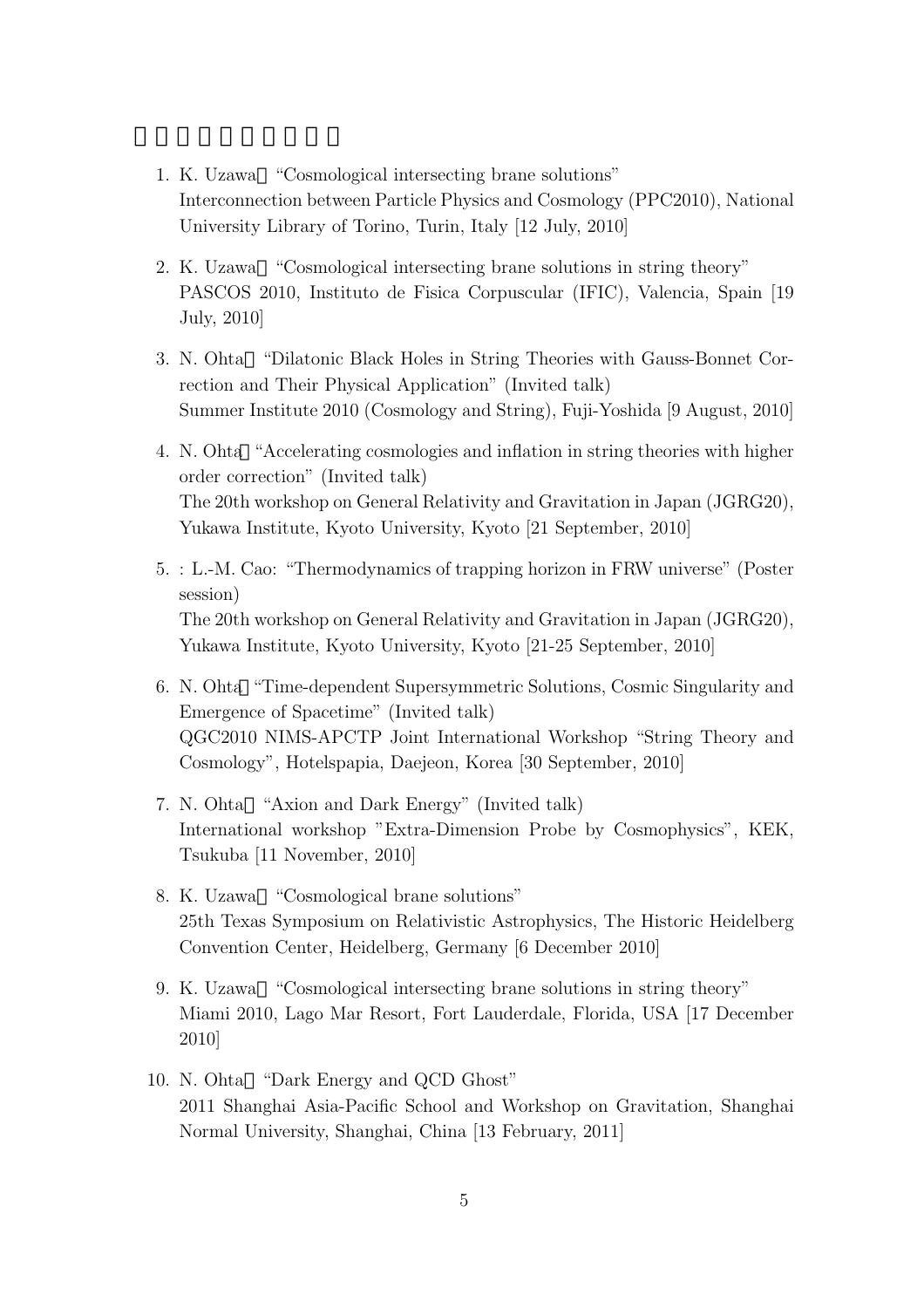|                |                                           |                | $[20 \text{ July } 2010]$ |                                                            |            |
|----------------|-------------------------------------------|----------------|---------------------------|------------------------------------------------------------|------------|
| 2.             | the charge to the stringy black holes"    |                |                           | "Effects of the higher order term of the dilaton field and |            |
|                |                                           |                | $[11$ September 2010]     |                                                            |            |
| 3.             |                                           |                |                           | "Accelerating Cosmologies in Dilatonic Einstein-           |            |
|                | Gauss-Bonnet Gravity in the String Frame" |                | $[12$ September 2010]     |                                                            |            |
| 4.             |                                           |                |                           | "Cosmological intersecting brane solutions in              |            |
| string theory" |                                           |                |                           |                                                            |            |
|                |                                           |                | $[12$ September 2010]     |                                                            |            |
| 5.             | 66                                        | $\,$           | ,                         | "Cosmology in p-brane systems"<br>, 2011<br>$3 \t 28$ .    |            |
| 6.             | $\zeta\,\zeta$                            |                | $, ,$                     |                                                            |            |
|                | , 2010<br>10                              | 13<br>$\sim$ . |                           |                                                            |            |
| $\bullet$ 2010 |                                           | (C)            | $\vdots$                  |                                                            |            |
|                | 1,170,000                                 |                |                           |                                                            | 20540283,  |
| $\bullet$ 2010 |                                           |                |                           | $\vdots$                                                   |            |
|                | 21.09225,                                 | 900,000        | $\big)$                   |                                                            |            |
| $\bullet$ 2010 |                                           | (A)            |                           |                                                            |            |
|                | 22244030                                  |                | 9,200,000                 |                                                            |            |
| $\bullet$ 2010 |                                           | (B)            |                           |                                                            |            |
|                | $\overline{4}$                            |                |                           | : 20740147,                                                | : 1040,000 |

6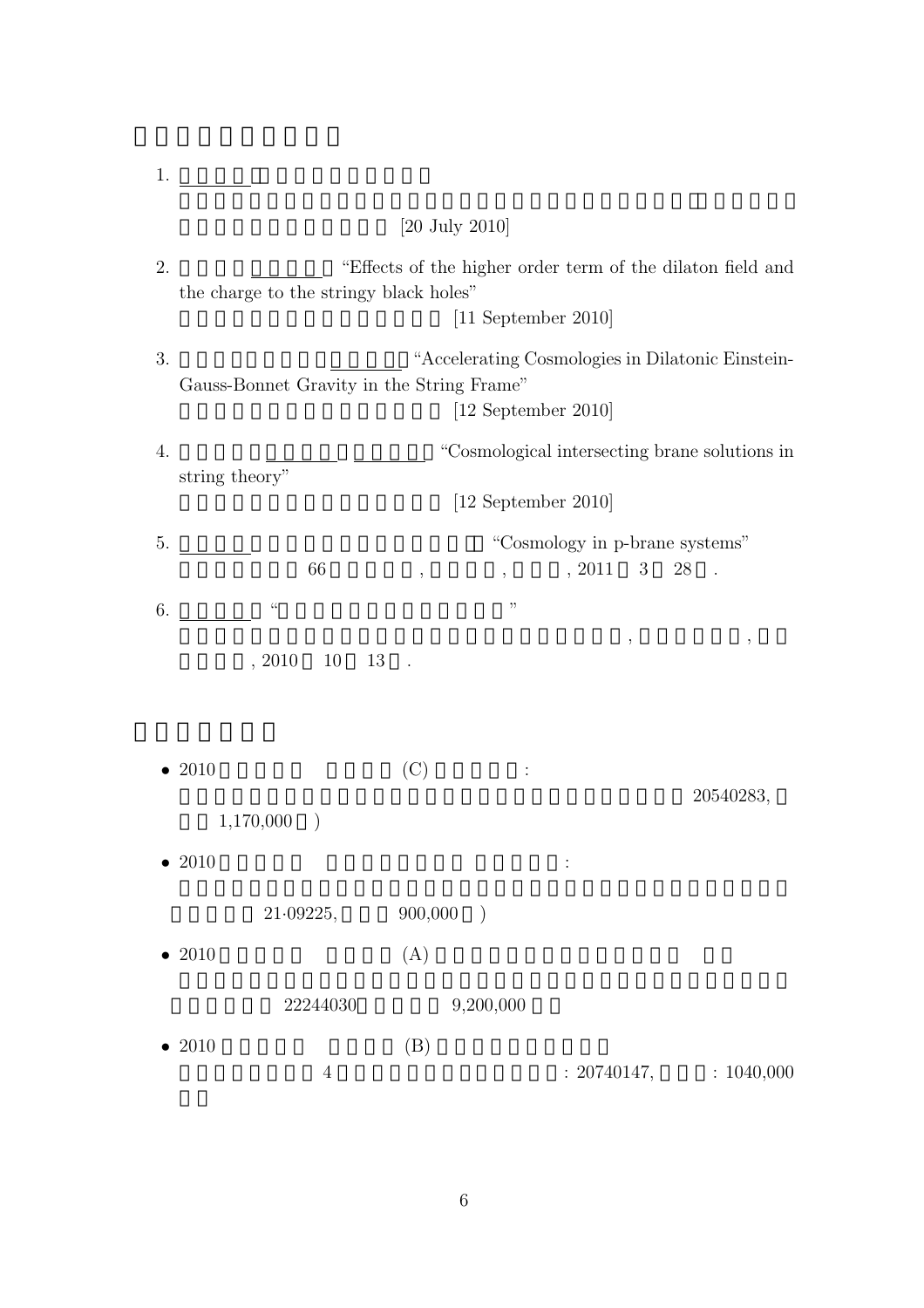|    |         |          |                 |        |                             | $(234 - 264)$ | $\mathcal{E}$ |
|----|---------|----------|-----------------|--------|-----------------------------|---------------|---------------|
| A5 | $688\,$ | $2010\,$ | 10 <sup>°</sup> | $10\,$ | ISBN978-4-254-13100-0 C3042 |               |               |
|    |         |          |                 |        |                             |               |               |
|    |         |          |                 |        |                             |               |               |
|    |         |          |                 |        |                             |               |               |
|    |         |          |                 |        |                             |               |               |
|    |         |          |                 |        |                             |               |               |
|    |         |          |                 |        |                             |               |               |
|    |         |          |                 |        |                             |               |               |
|    |         |          |                 |        |                             |               |               |
|    |         |          |                 |        |                             |               |               |
|    |         |          |                 |        |                             |               |               |
|    |         |          |                 |        |                             |               |               |
|    |         |          |                 |        |                             |               |               |
|    |         |          |                 |        |                             |               |               |
|    |         |          |                 |        |                             |               |               |
|    |         |          |                 |        |                             |               |               |
|    |         |          |                 |        |                             |               |               |
|    |         |          |                 |        |                             |               |               |
|    |         |          |                 |        |                             |               |               |
|    |         |          |                 |        |                             |               |               |

• APCTP topical program "String Theory and Cosmology" Organizer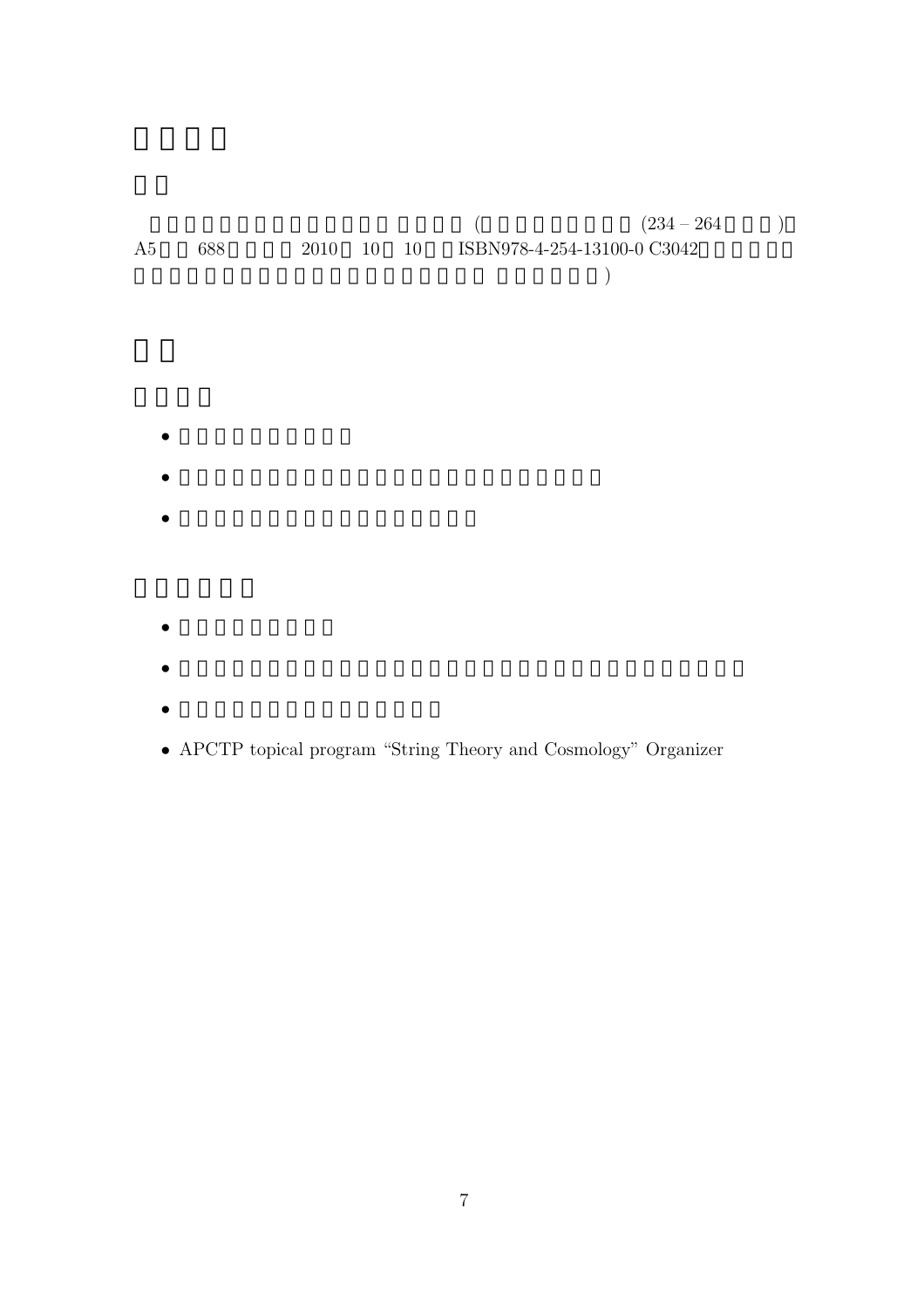$(M2)$  $(M1)$ <br> $(B4)$ 

| $\bullet$ MPGD     | $ILD-TPC$<br>(ILC)                       | $2010\,$      |                                                                        |
|--------------------|------------------------------------------|---------------|------------------------------------------------------------------------|
| ILC                | GEM(Gas Electron Multiplier)             |               | (100 $\mu \mathrm{m}$<br>$\bigcirc$<br>$\mathop{\rm ILD-TPC}\nolimits$ |
|                    | (TPC)                                    | $5 GeV/c^2$   | 2010<br>DESY(<br>10                                                    |
|                    | $150 \mu m$                              |               |                                                                        |
| <b>TPC</b>         | MarlinTPC<br>MarlinTPC                   |               | ILD-TPC<br>kalman filter                                               |
| ${\bf GEM}$<br>GEM | MPGD                                     |               | 2010                                                                   |
|                    |                                          | small chamber |                                                                        |
|                    |                                          |               | CDF                                                                    |
| CDF                | $1.96\mathrm{TeV}$                       |               |                                                                        |
|                    | 600<br>$8.3 \text{fb}^{-1}$<br>$Run-II)$ |               |                                                                        |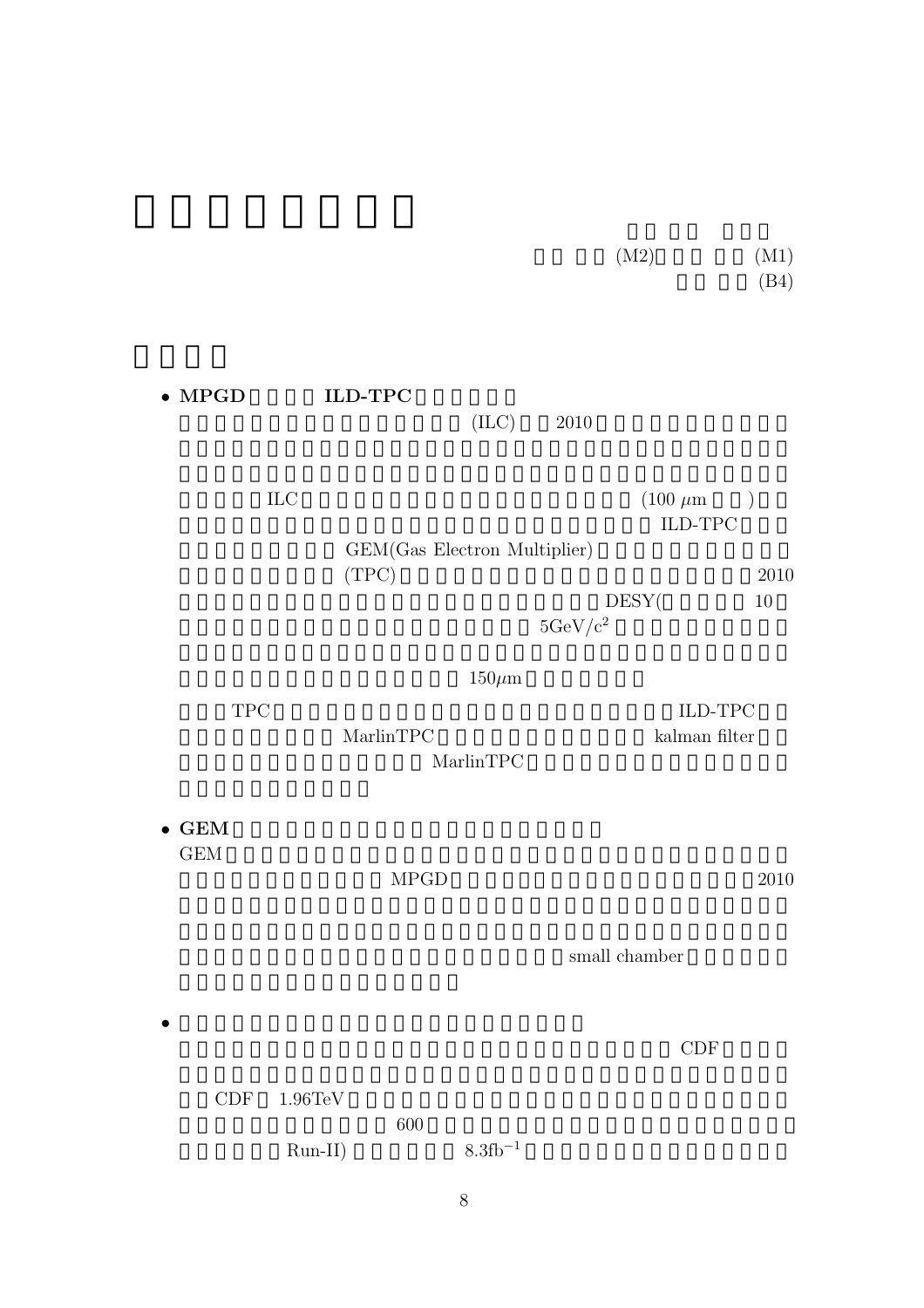| $CDF$ D <sub>0</sub> |     |
|----------------------|-----|
|                      | CDF |

- 1. "Search for High Mass Resonances Decaying to Muon Pairs in  $\sqrt{s} = 1.96 \text{ TeV}$  $p\overline{p}$  Collisions" T.Aaltonen, Y.Kato, et al (CDF collaboration) Physical Review Letters  $106(12)$ ,  $121801(7p)(2011)$   $(3)$
- 2. "Measurement of b hadron lifetimes in exclusive decays containing a  $J/\Psi$  in pp collisions at  $\sqrt{s} = 1.96 \text{ TeV}^n$ T.Aaltonen, Y.Kato, et al (CDF collaboration) Physical Review Letters  $106(12)$ ,  $121804(8p)(2011)$   $(3)$
- 3. "Top Quark Mass Measurement in the Lepton + Jets Channel Using a Matrix Element Method and in situ Jet Energy Calibration" arXiv:1010.4582[hep-ex] T.Aaltonen, Y.Kato, et al (CDF collaboration) Physical Review Letters  $105(25)$   $252001(7p)(2010)$   $(12)$
- 4. " Observation of Single Top Quark Production and Measurement of  $|V_{tb}|$  with CDF" T.Aaltonen, Y.Kato, et al (CDF collaboration) Physical Review D82(11),  $112005(59p)(2010)$  (12 )
- 5. "Measurement of the  $WW + WZ$  Production Cross Section Using a Matrix Element Technique in Lepton + Jets Events" T.Aaltonen, Y.Kato, et al (CDF collaboration) Physical Review D82(11),  $112001(15p)(2010)$  (12 )
- 6. "Search for R-parity violating decays of  $\tau$  sneutrinos to  $e\mu$ ,  $\mu\tau$ , and  $e\tau$  pairs in  $p\bar{p}$  Collisions at  $\sqrt{s} = 1.96 \text{ TeV}^n$ T.Aaltonen, Y.Kato, et al (CDF collaboration) Physical Review Letters  $105(19) 191801(7p)(2010) (11)$
- 7. 'Search for the supersymmetric partner of the top quark in  $p\bar{p}$  interactions at √  $\overline{s} = 1.96 \text{ TeV}^n$ T.Aaltonen, Y.Kato, et al (CDF collaboration) Physical Review D82(9),  $092001(16p)(2010)$  (11 )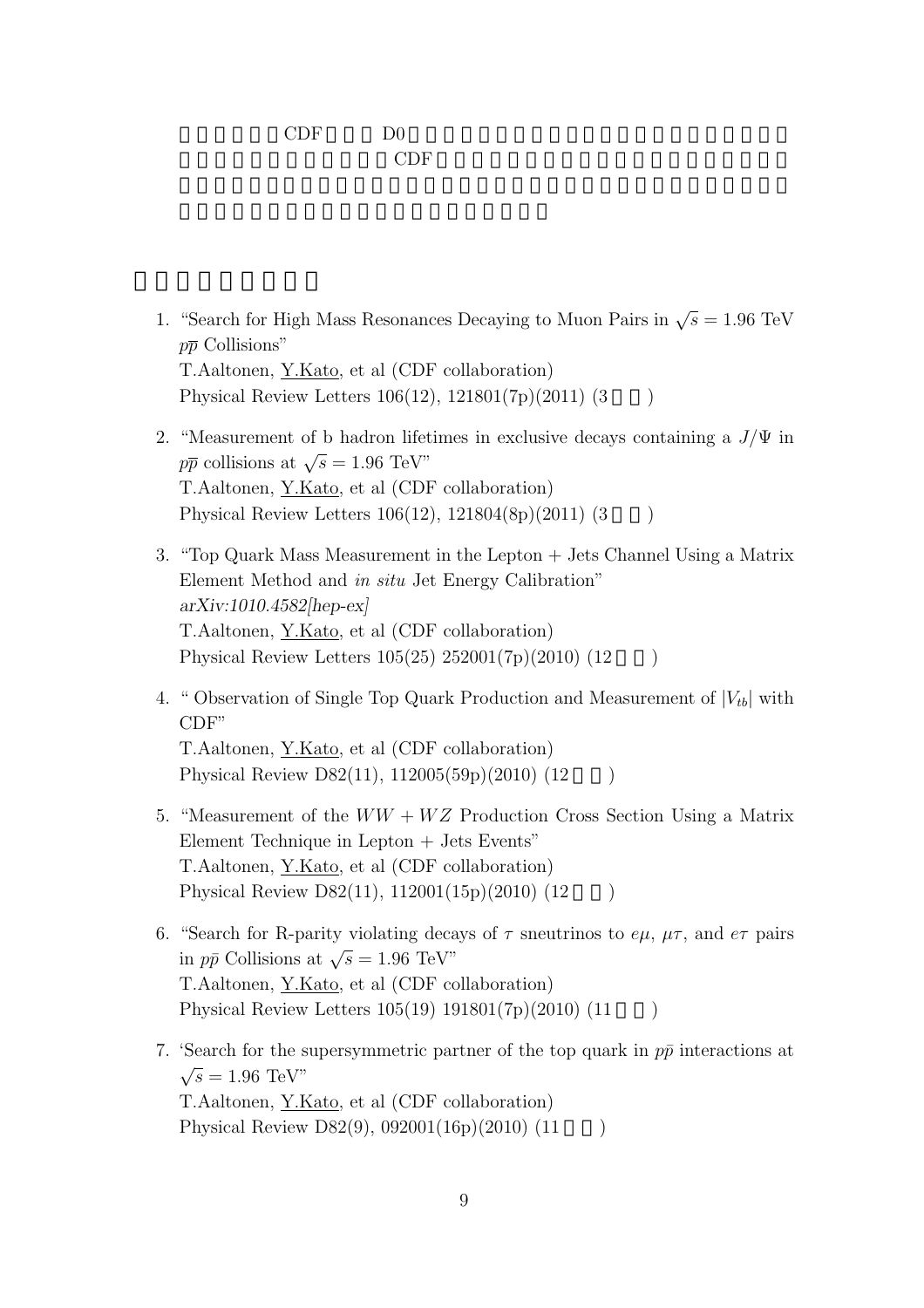- 8. "Search for New Physics with a Dijet plus Missing Transverse Energy Signature in  $p\bar{p}$  Collisions at  $\sqrt{s} = 1.96 \text{ TeV}^n$ T.Aaltonen, Y.Kato, et al (CDF collaboration) Physical Review Letters  $105(13) 131801(7p)(2010) (9)$
- 9. "Exclusion of an Exotic Top Quark with -4/3 Electric Charge Using Soft Lepton Tagging" T.Aaltonen, Y.Kato, et al (CDF collaboration) Physical Review Letters  $105(10) 101801(7p)(2010) (9)$
- 10. 'Search for the Production of Scalar Bottom Quarks in  $p\bar{p}$  collisions at  $\sqrt{s}$  = 1.96 TeV" T.Aaltonen, Y.Kato, et al (CDF collaboration) Physical Review Letters  $105(8) 081802(7p)(2010)$   $(8)$
- 11. "Studying the Underlying Event in Drell-Yan and High Transverse Momentum Jet Production at the Tevatron" T.Aaltonen, Y.Kato, et al (CDF collaboration) Physical Review D82(3),  $034001(21p)(2010)$  (8)
- 12. "Search for WW and WZ resonances decaying to electron, missing  $E_T$ , and two jets in  $p\bar{p}$  collisions at  $\sqrt{s} = 1.96$  TeV" T.Aaltonen, Y.Kato, et al (CDF collaboration) Physical Review Letters  $104(24)$   $241801(8p)(2010)$   $(7 \t)$
- 13. "First measurement of the ratio  $\sigma_{t\bar{t}}/\sigma_{Z/\gamma^*\to ll}$  and precise extraction of the  $t\bar{t}$ cross section" T.Aaltonen, Y.Kato, et al (CDF collaboration) Physical Review Letters  $105(1)$ ,  $012001(7p)(2010)$   $(6)$
- 14. "Search for Pair Production of Supersymmetric Top Quarks in Dilepton Events from  $p\bar{p}$  Collisions at  $\sqrt{s} = 1.96$  TeV," T.Aaltonen, Y.Kato, et al (CDF collaboration) Physical Review Letters  $104(25)$ ,  $251801(8p)(2010)$  (6 )
- 15. "Measurement of the W<sup>+</sup>W<sup>−</sup> Production Cross Section and Search for Anomalous  $WW\gamma$  and  $WWZ$  Couplings in  $p\bar{p}$  Collisions at  $\sqrt{s} = 1.96$  TeV" T.Aaltonen, Y.Kato, et al (CDF collaboration) Physical Review Letters  $104(20)$ ,  $201801(8p)(2010)$  (6 )
- 16. "Measurement of the ttbar Production Cross Section in  $p\bar{p}$  Collisions at  $\sqrt{s} =$ 1.96 TeV using Soft Electron b-Tagging" T.Aaltonen, Y.Kato, et al (CDF collaboration) Physical Review D81(9)  $092002(18p)(2010)$  (5)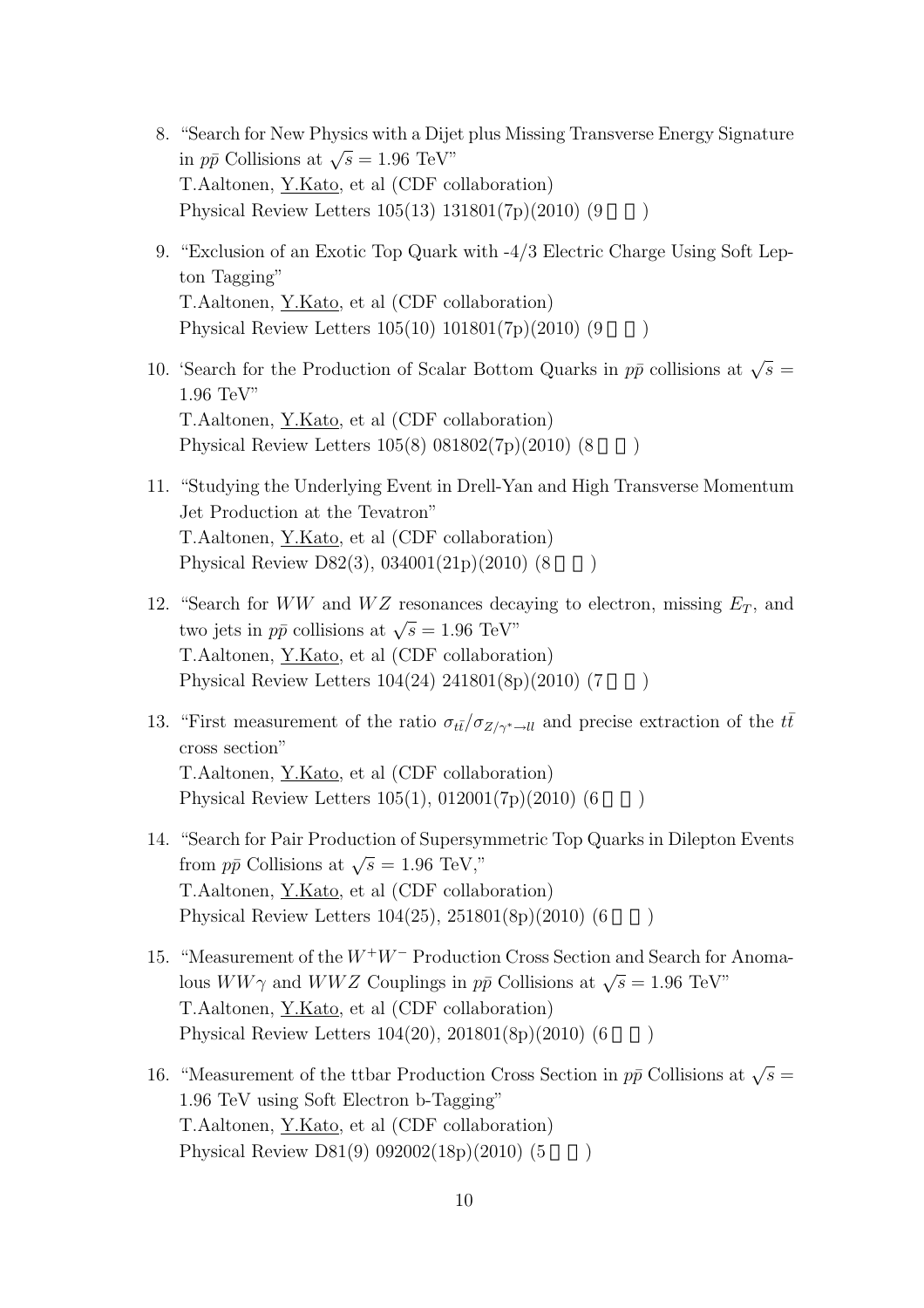- 17. "Search for single top quark production in  $p\bar{p}$  Collisions at  $\sqrt{s} = 1.96$  TeV in the missing transverse energy plus jets topology" T.Aaltonen, Y.Kato, et al (CDF collaboration) Physical Review D81(7)  $072003(24p)(2010)$  (4)
- 18. 'A Search for the Higgs Boson Using Neural Networks in Events with Missing Energy and b-quark Jets in  $p\bar{p}$  Collisions at  $\sqrt{s} = 1.96$  TeV," T.Aaltonen, Y.Kato, et al (CDF collaboration) Physical Review Letters  $104(14)$ ,  $141801(7p)(2010)$   $(4)$ 
	- GEM TPC  $\blacksquare$
	- GEM

• 大学コンソーシアム大阪 「小学校理科指導力向上研修」 平成 22 7 29,30

•  $(4 \t 9)$   $(10$ 3 )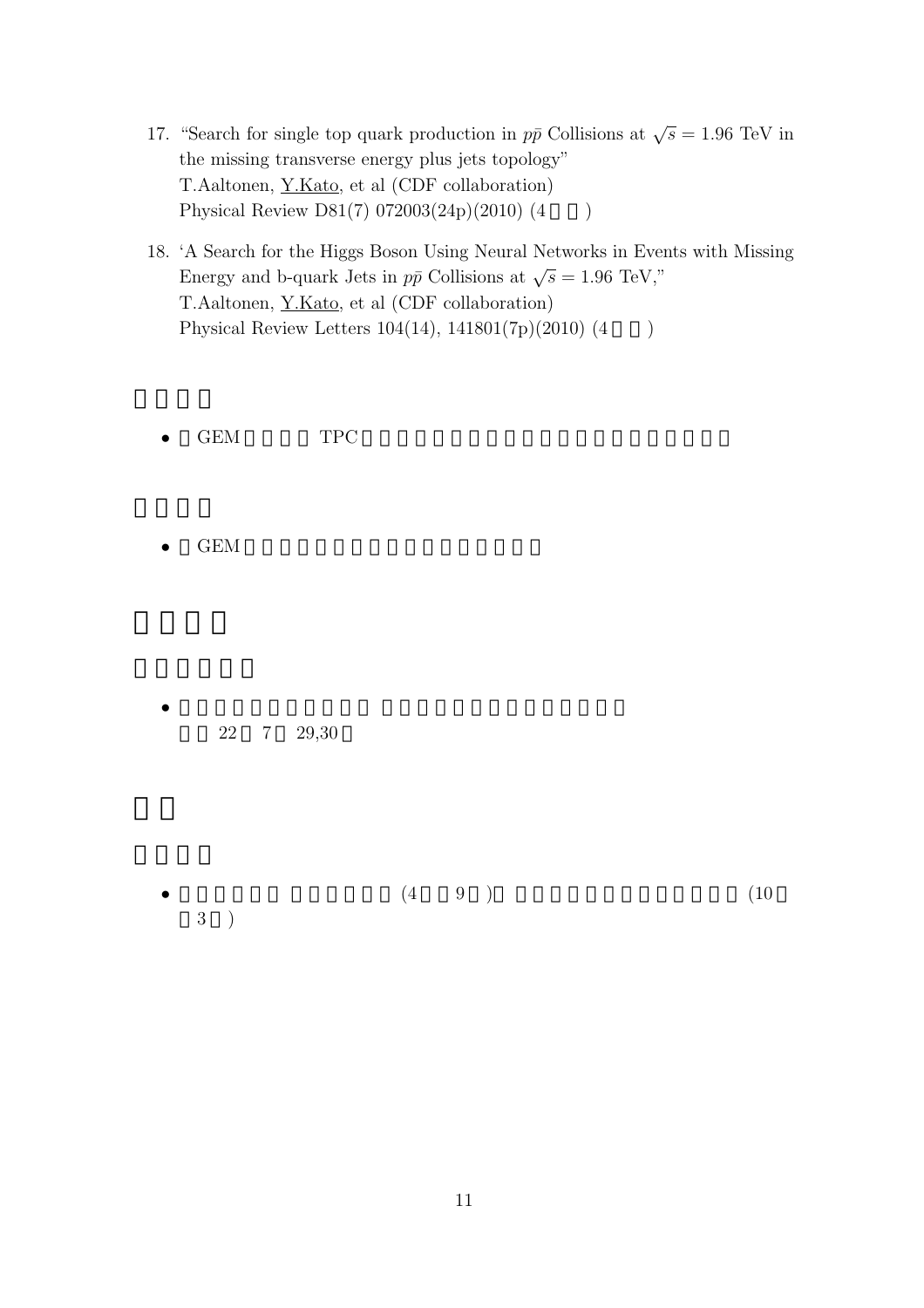|      | (M1) |
|------|------|
| (B4) | (B4) |
| (B4) | (B4) |

| $\bullet$<br><b>GZK</b><br>$super-GZK$<br>URL | http://www-ta.icrr.u-tokyo.ac.jp/                   | 10 | 20 | $\rm{eV}$ | TA: Telescope Array Experiment |
|-----------------------------------------------|-----------------------------------------------------|----|----|-----------|--------------------------------|
| $\bullet$                                     | CTA: Cerenkov Telescope Array Project<br><b>GRB</b> |    |    | EBL       | AGN)                           |
| 23m                                           | 12m                                                 | 6m |    |           |                                |

 $\label{thm:un} \textsc{URL} \quad \text{http://cta.scphys.kyoto-u.ac.jp/} \ , \quad \text{http://www.cta-observatory.org/}$ 

 $\bullet$  "  $\qquad \qquad$  " M.Chikawa, N.Kada, A.Kema, Y.Hirata, J. School Sci. Eng. Kinki Univ. 46(2010)1-6

 $\bullet$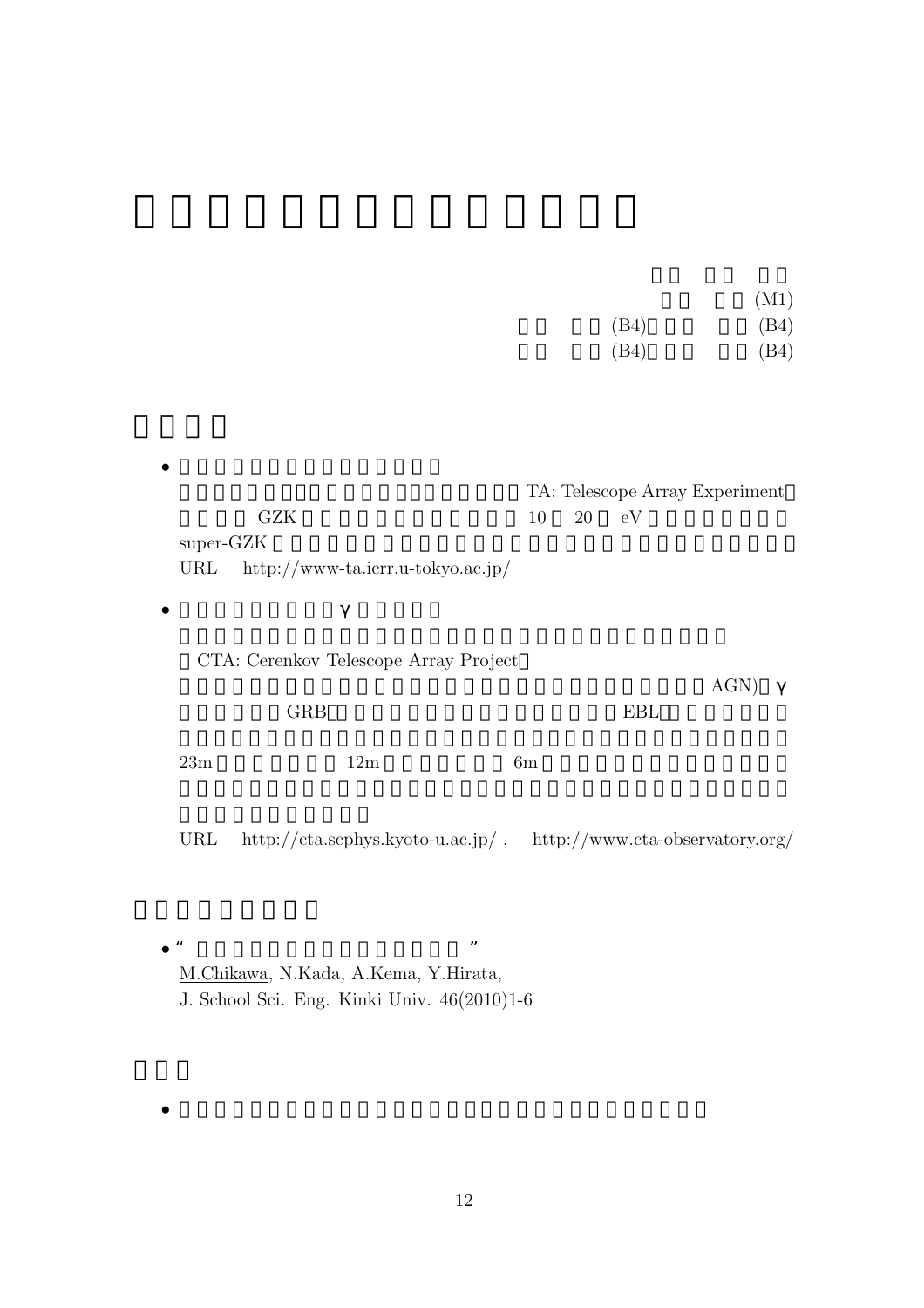| (B4) | (B4) |
|------|------|
| (B4) | (B4) |

 $0.1$  5 keV/q q

 $\bullet$  $X = 1990$ <u>Bragg</u> ビークロークの飾りを使うことを使うことにはない。<br>ペッシュの崩壊  $0.2 \quad 4 \text{ keV}$ 

 $0.2 \qquad 4 \text{ kV}$ 

Greenwood

• Area and the state of the state and the state  $\sim$  and the state  $\sim$ 

Greenwood

 $1955$  Stedeford Hasted **Kirchner**  ${\rm Ne} \hspace{1.5cm} {\rm Stede} \hspace{1.5cm}$  $\log$ Phys. Rev. A 75, 044701 (2007)  $\emph{He, Ar, Kr, Xe} \qquad \qquad 0.2 \quad 4.0 \text{ keV}$ で断面積測定を行った。その結果、He 原子に対しては、Ne 原子と同様にこれまで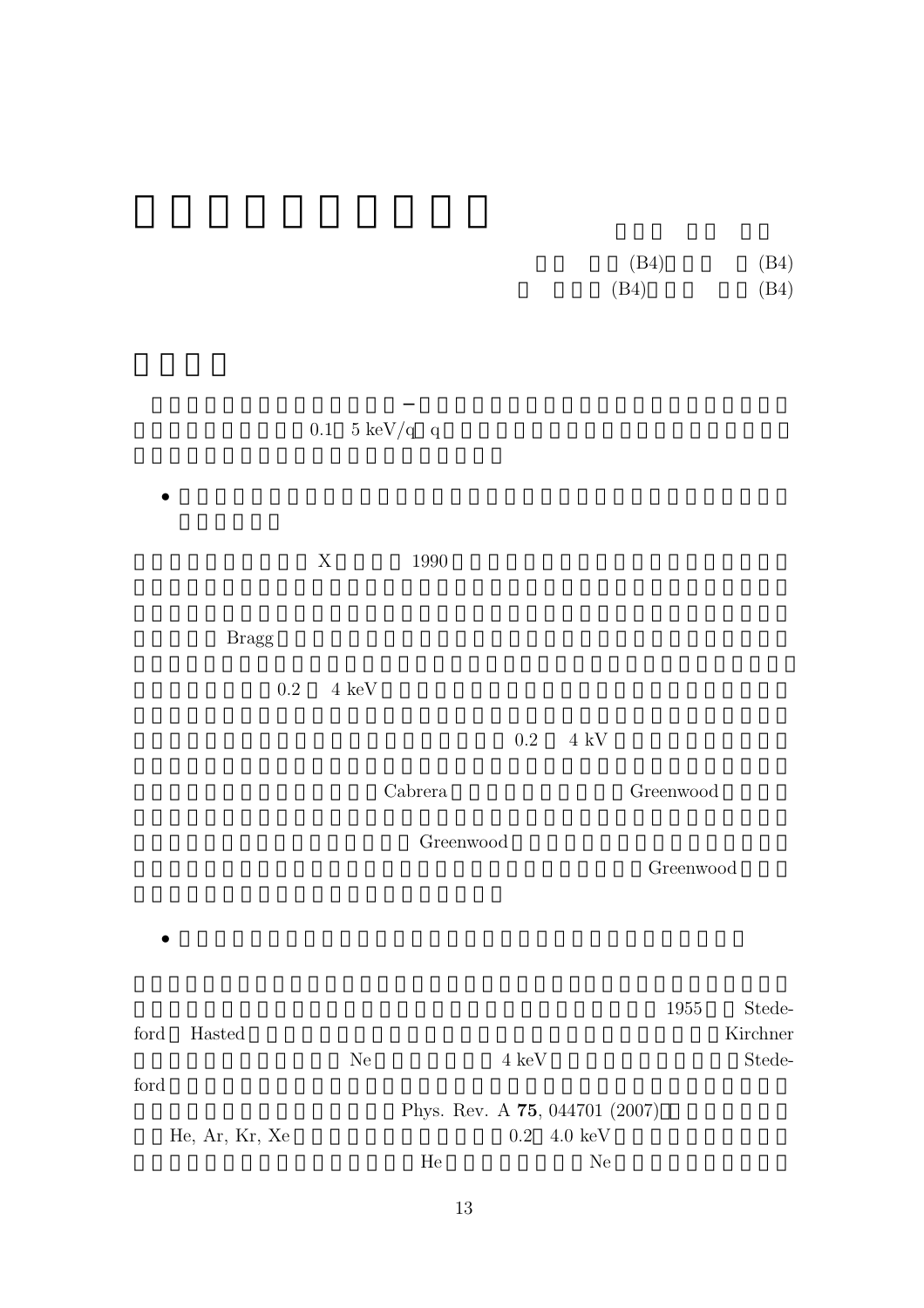## Stedeford

 $\bullet$  $\Pi$  TER  $\Omega$  $(W)$ 1972 2009 **2009 12009 12009 12009 12009 12009**  $\mathbf W$  $\rm W$  $\rm W$ 1.  $\cdots$  $\mathcal{D}$  $21$  , 373 (2010) (5 )

Ar, Kr, Xe

- 2. Toshio Kusakabe, Kenji Furuya, Masashi Kitajima, Makoto Imai, Kenji Motohashi, Akinori Igarashi, Lukas Pichl, Keiji Sawada, Daichi Kato, Hiroyuki Sakaue, Sigeru Morita and Motoshi Goto:"Production mechanism of impurity hydrocarbons and their transportation in LHD plasma" Annual Report of National Institute for Fusion Science, April 2009 - March 2010, 214 (2010) (11 )
- 3. Toshio Kusakabe, Lukas Pichl, and Hiroyuki Sakaue: "Cross sections of charge transfer by slow helium ions in collisions with water molecules" Annual Report of National Institute for Fusion Science, 2009 - March 2010, 427 (2010) (11 )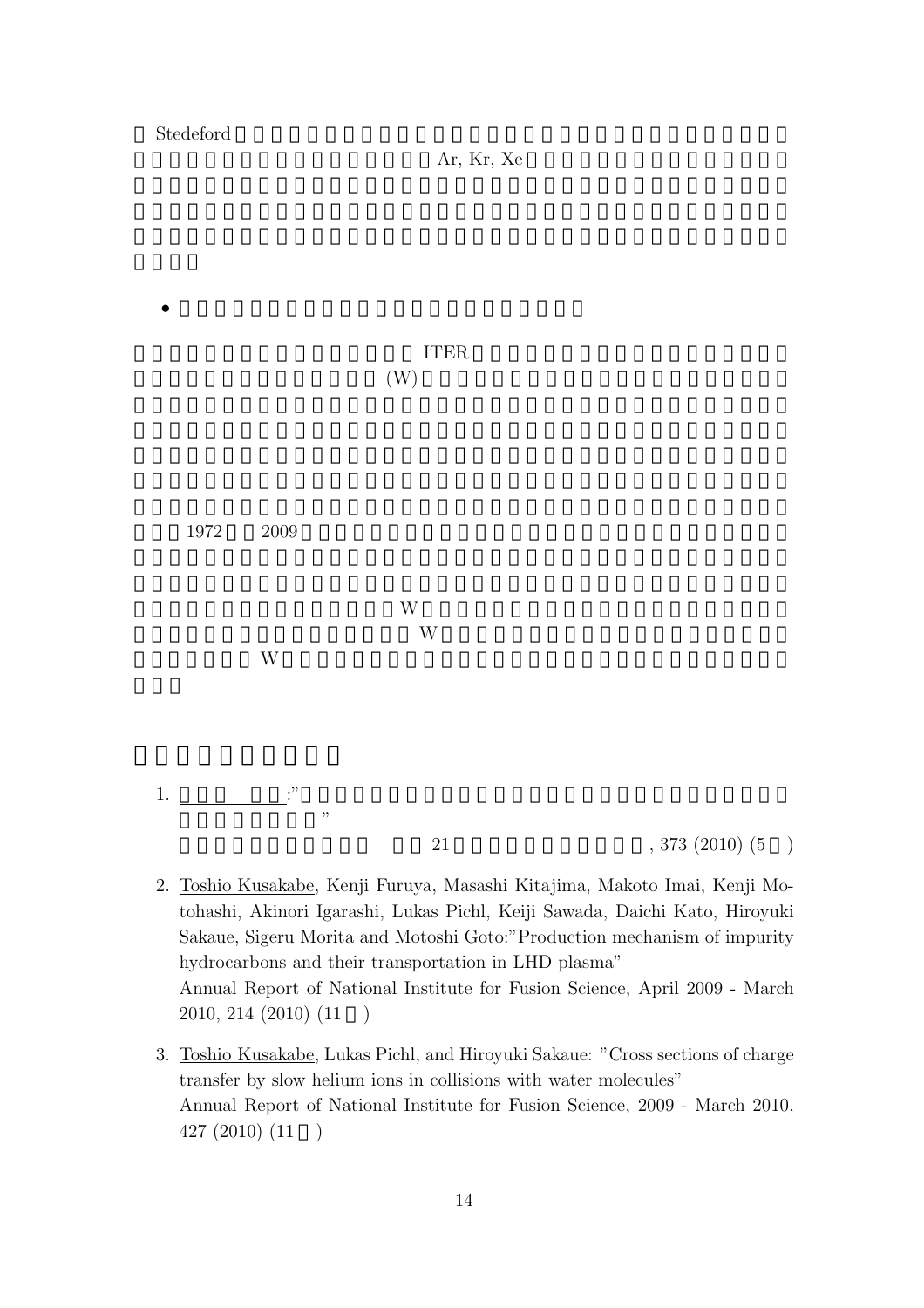4. Masashi Kitajima, K Moribayashi, R. Suzuki, K. Soejima, S. Shimakura, Toshio Kusakabe, Makoto Imai, H. Tsuchida, Kenji Motohashi, Akinori Igarashi, T. Morishita, Kunikazu Ishii, Kazuhiko Okuno, Lukas Pichl, Hiroya Suno, Masamitsu Hoshino, Ayako Watanabe, Daichi Kato, Hiroyuki Sakaue, Izumi Murakami, Motoshi Goto, Sigeru Morita, K. Sato, H. Funaba, T. Ido and B. J. Peterson: "Atomic and molecular database of hydrogen-isotopes and hydrocarbons"

Annual Report of National Institute for Fusion Science, 2009 - March 2010, 431 (2010) (11 )

 $1.$ 

 $2011 \t 3 \t 31$  8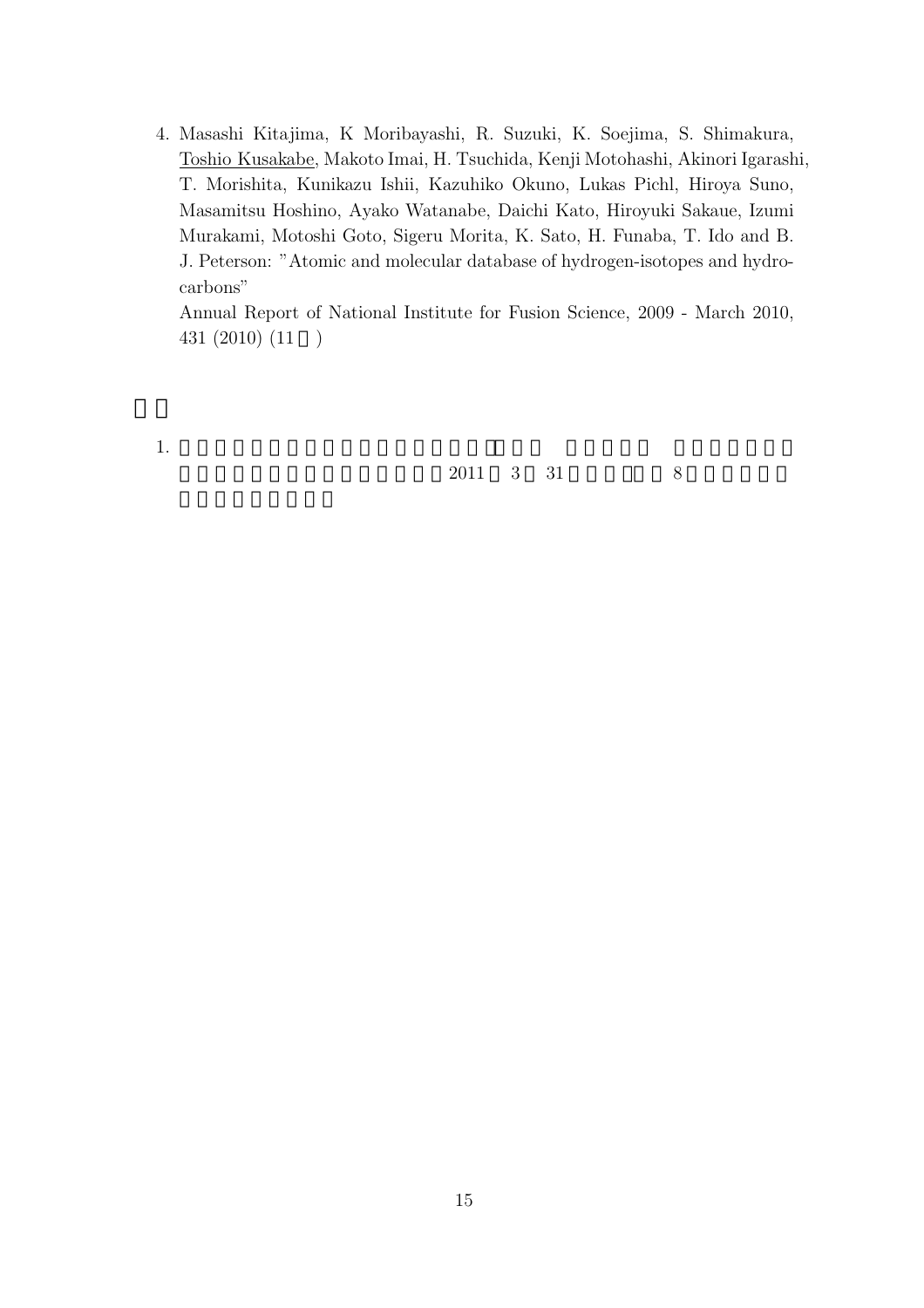|      | (M1) |
|------|------|
| (B4) | (B4) |
| (B4) | (B4) |
|      | (B4) |

 $10^{-9}$ K  $\rm BEC$ 

•  $BEC$ 

edia becomes BEC のうちに対する安定性を調べた。これは日本流体ではない。これは日本流体ではないです。これは日本流体ではないです。これは日本流体ではないです。これは日本流体ではないです。これは日本流体ではな  $\begin{array}{lll} \mbox{Kelvin-Helmholtz} \qquad \qquad & \mbox{BEC} \end{array}$ 

## • BEC D BEC 2008BEC でんちょうかんじょう しょうしょうかい スタックス しゅうしゅう しょうせいしゅう しょうしゅう しょうしゅう しょうしゅう しょうしゅう しょくしゅう 2成分 BEC は場の理論で知られる非線形シグマ模型で記述でき、静的な複合

Boojum

D-brane

D-brane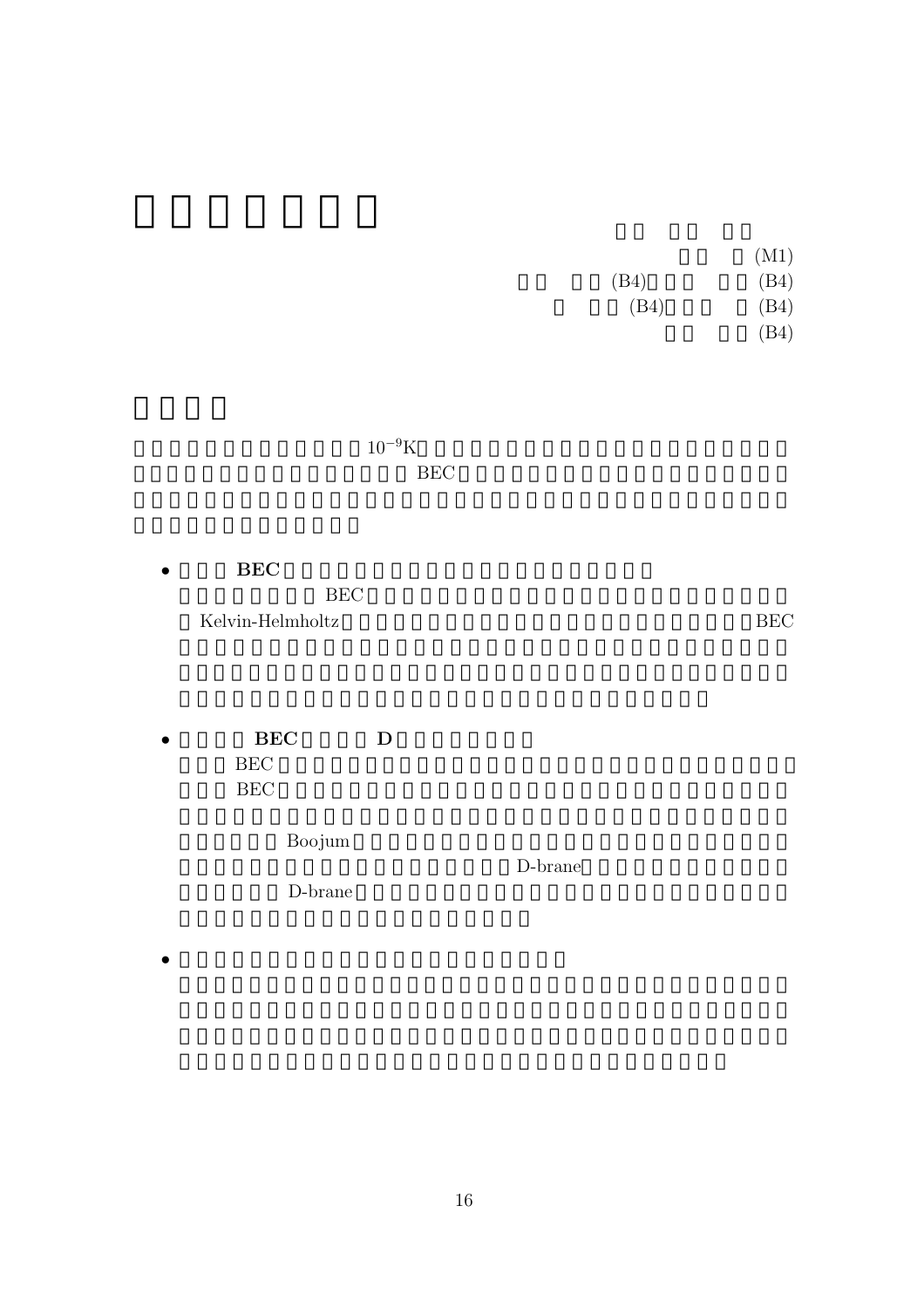- 1. "Crossover between Kelvin-Helmholtz and counter-superflow instabilities in two-component Bose-Einstein condensates" Naoya Suzuki, Hiromitsu Takeuchi, Kenichi Kasamatsu, Makoto Tsubota, and Hiroki Saito Physical Review A, 82, 063604- $(1-9)(2010)(12)$
- 2. "Analogues of D-branes in Bose-Einstein condensates" Kenichi Kasamatsu, Hiromitsu Takeuchi, Muneto Nitta, and Makoto Tsubota J. High Energy Phys.  $11 (2010)068 (1-11)(11)$
- 3. "Vortex Formations from Domain Wall Annihilations in Two-component Bose-Einstein condensates" Hiromitsu Takeuchi, Kenichi Kasamatsu, Muneto Nitta, and Makoto Tsubota J. Low Temp. Phys.,  $162$ ,  $243-249$   $(2010)(11)$

## DNLSE

- 1. Kenichi Kasamatsu, Yuki Nakano, and Tetsuo Matsui: " Phase structure of hard-core bosons in optical lattices with effective magnetic fields " Macroscopic Quantum Control Conference on Ultracold Atoms and Molecules (UCAM2011) Koshiba Hall, Tokyo Univ. [24 Jan. 2011]
- 2. Hiromitsu Takeuchi, Kenichi Kasamatsu, Muneto Nitta, and Makoto Tsubota: " Vortex formation from domain wall annihilations in two-component Bose-Einstein condensates " International Symposium on Quantum Fluids and Solids 2010, GrenobleWorld Trade Center, Grenoble, France [5 Aug. 2010]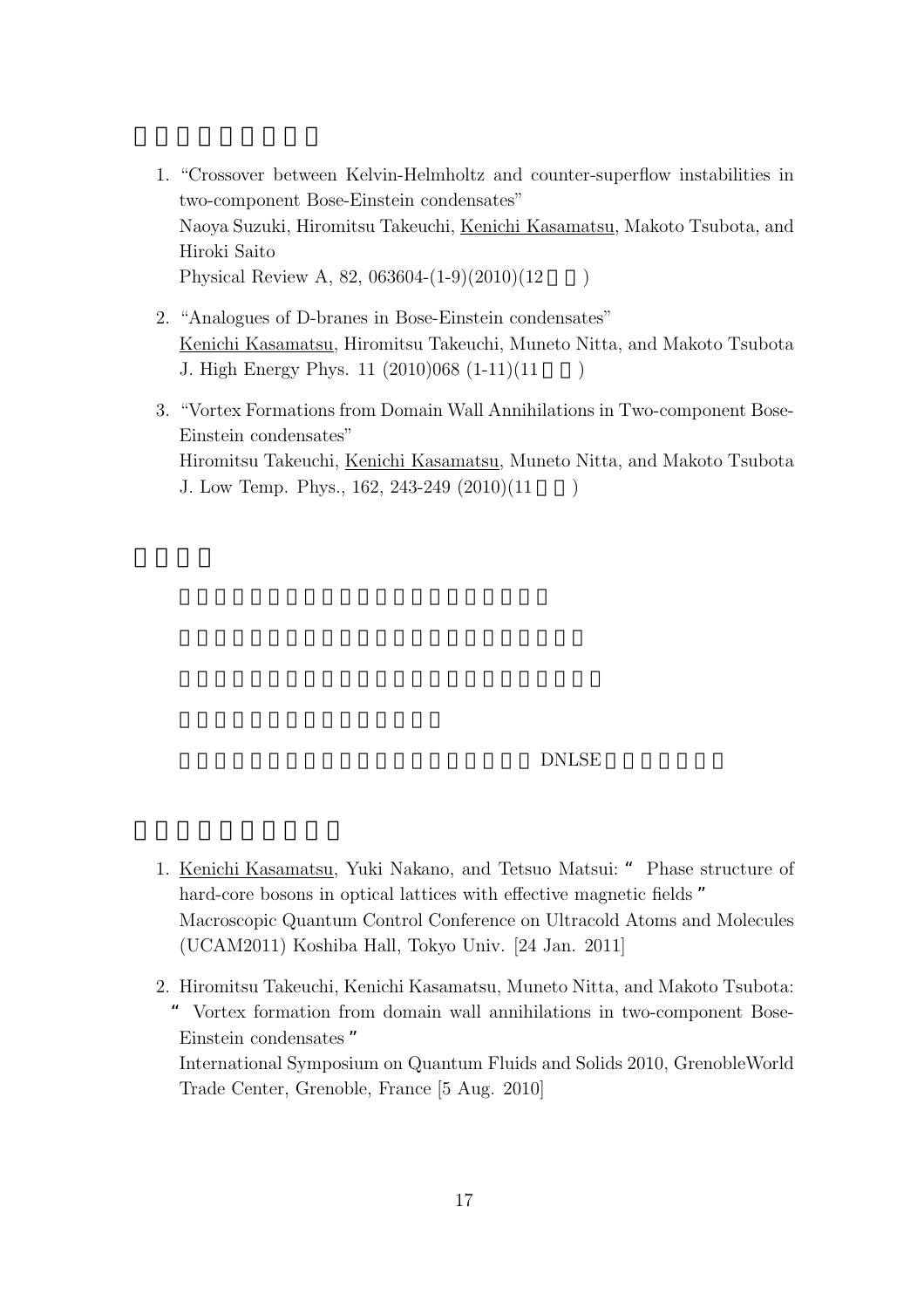- 3. Kenichi Kasamatsu, Michikazu Kobayashi, Makoto Tsubota, and Vanderlei.S. Bagnato:" Soliton and vortex generation in Bose-Einstein condensates under oscillatory excitations " International Symposium on Quantum Fluids and Solids 2010, GrenobleWorld Trade Center, Grenoble, France [5 Aug. 2010]
- 4. Kenichi Kasamatsu, Hiromitsu Takeuchi, Muneto Nitta, and Makoto Tsubota: " Analogue of D-branes in Bose-Einstein condensates " International Symposium on Quantum Fluids and Solids 2010, GrenobleWorld Trade Center, Grenoble, France [5 Aug. 2010]
- 5. J. A. Seman, E. A. L. Henn, R. Shiozaki, G. Roati, F. J. Poveda-Cuevas, K. M. F. Magalhaes, V. I. Yukalov, M. Tsubota, M. Kobayashi, K. Kasamatsu, and V. S. Bagnato: Diagram of spatial structures formed during oscillatory excitation of an atomic superfluid: Route to turbulence and fragmentation " 19th International Laser Physics Workshop (LPHYS'10), Brazil [8 July. 2010]

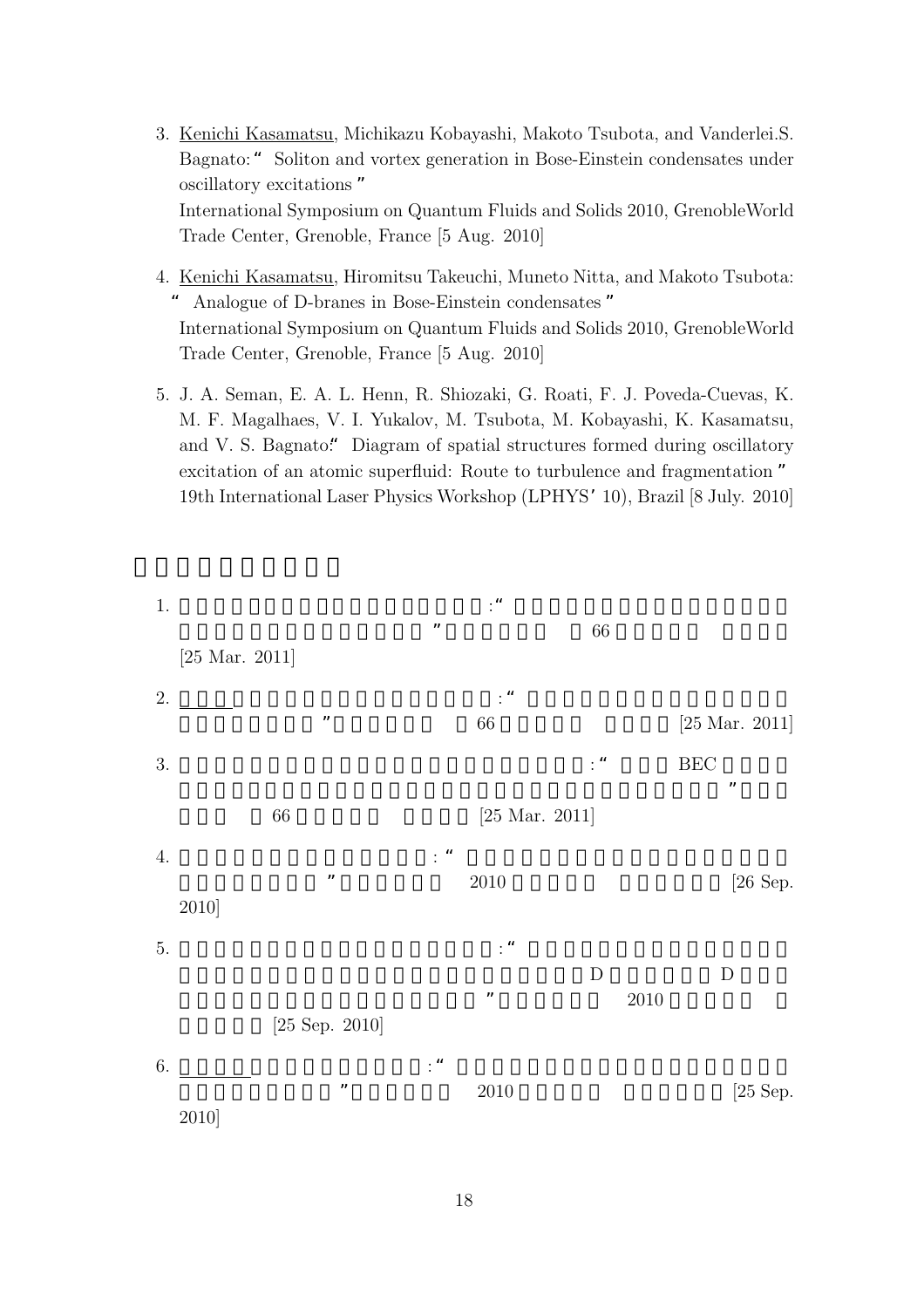- $22$  (B)  $\qquad$  :  $21740267,$   $650,000$  )
- $22$  (B)  $\qquad$  :
	- $21340104,$   $390,000$  )
- $\bullet$  the state  $\bullet$  the state  $\bullet$  the state  $\bullet$  the state  $\bullet$ 
	- 平成 22 12 16
- 理工学部入学試験委員会委員
- 
- 総合理工学研究科理学専攻広報委員会委員
- 理工学部物理学基礎教育 世話人
- $\bullet$  expression in the set of  $\bullet$
- $\bullet$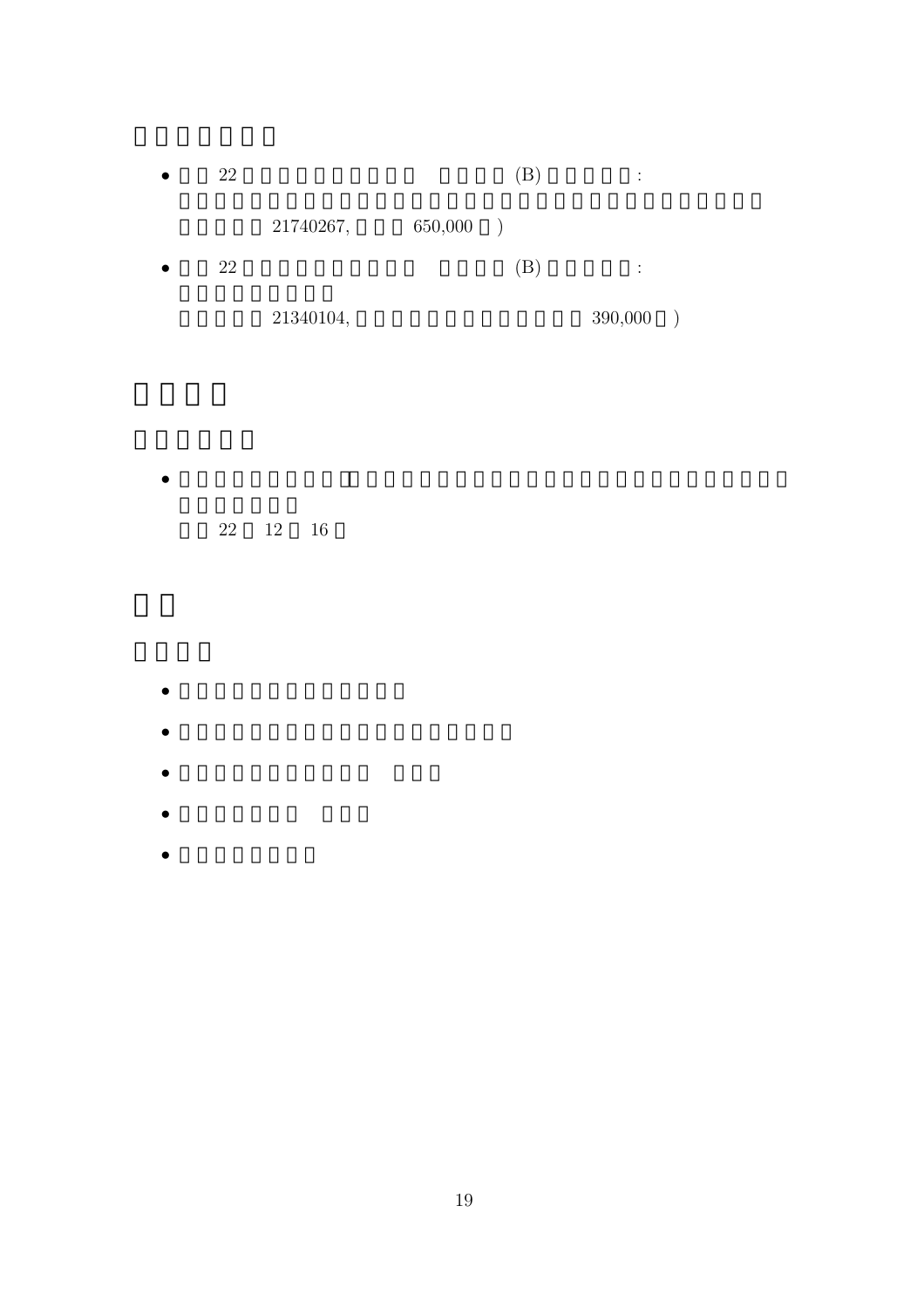| (M1) | (B4) | (B4) | (B4) |
|------|------|------|------|
|      | (B3) | (B3) | (B3) |

 $2009$  4

 $\rm DNA$ 

 $20$ 

1. Tomonari Dotera, Junichi Matsuzawa: "Hyperbolic Tiling on the Gyroid Surface in a Polymeric Alloy" RIMS, Kokyuroku No.1725, 80-91(2011) 2011.2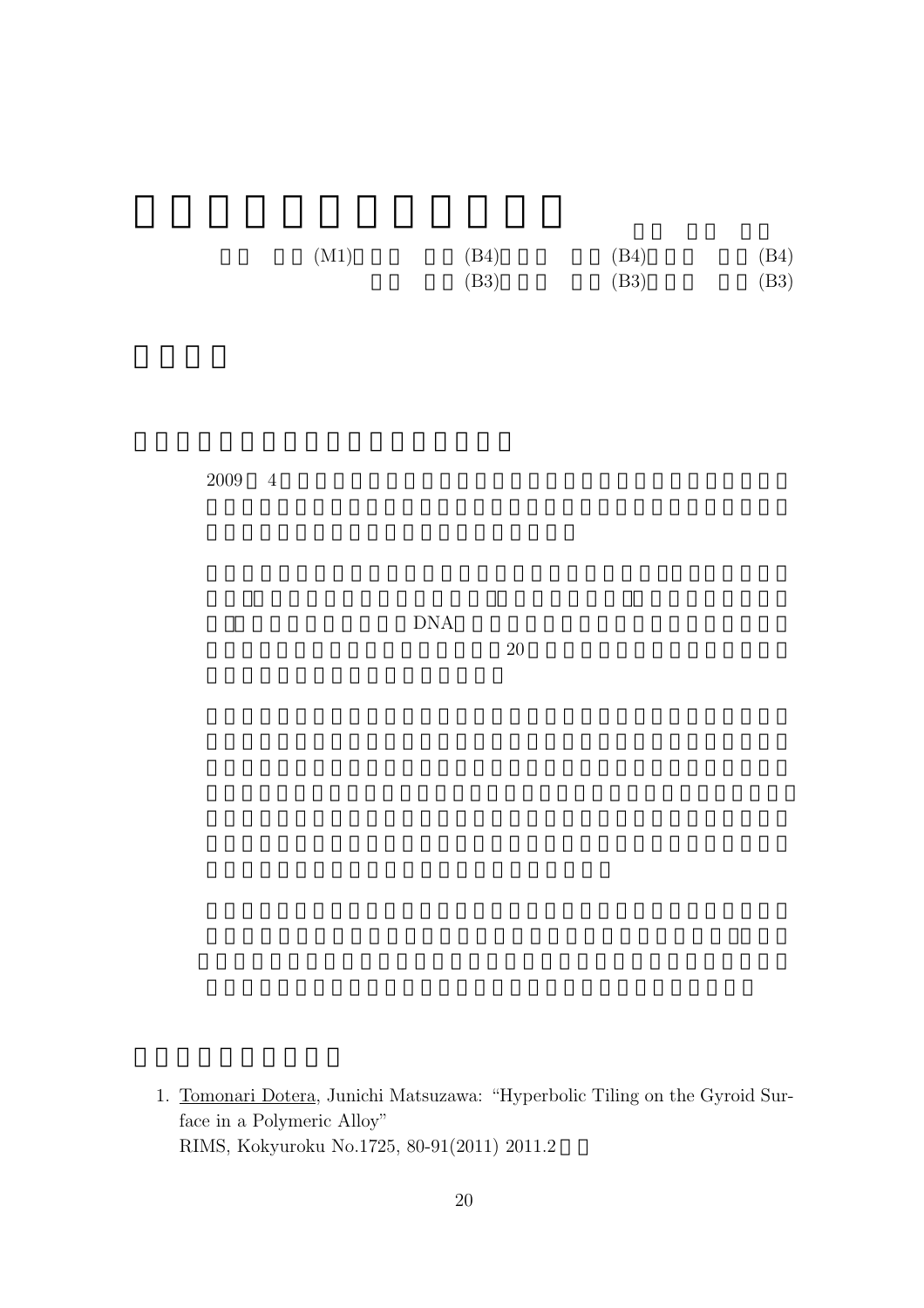- 1. Tomonari Dotera: "Structural Transition of Dodecagonal Quasicrystals and Approximants" Hokkaido University, Sapporo, Japan, "11th International Conference on Quasicrystals" [14 June 2010]
- 2. Tomonari Dotera and Junichi Matsuzawa: "Hyperbolic Tiling on the Gyroid Surface in a Polymeric Alloy" RIMS, Kyoto University, Kyoto, Japan, "Mathematics of Quasi-Periodic Order" [22 June 2010]
- 3. K. Hayashida, T. Dotera<sup>°</sup>, J. Matsuzawa, A. Takano and Y. Matsushita: "Hyperbolic Tiling on the Gyroid Surface in ABC Star Polymers" Granada, Spain, "International Soft Matter Conference 2010" [5-8 July 2010]

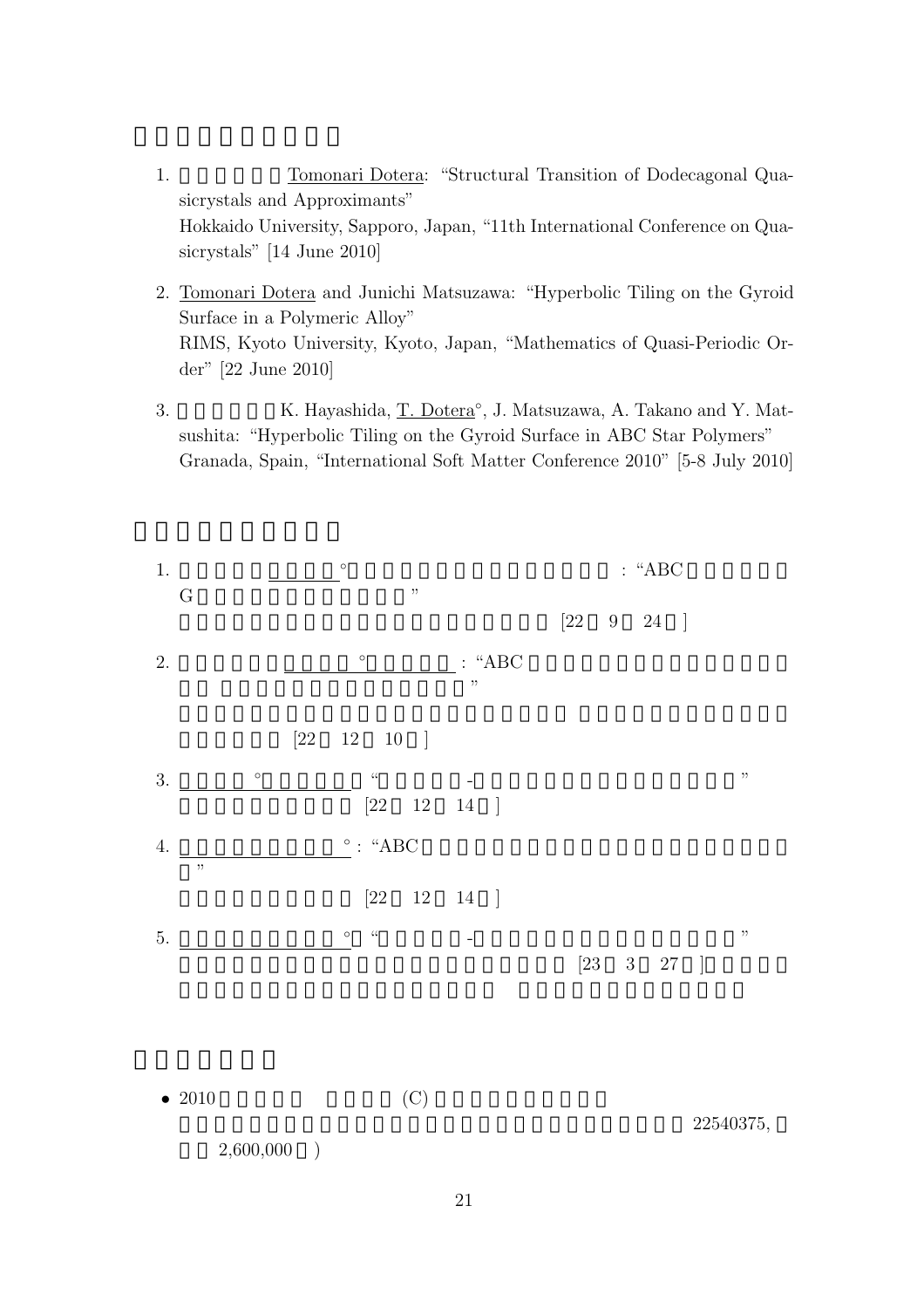http://www.spring8.or.jp/ja/news publications/publications/scientific results



- 11th International Conference on Quasicrystals (ICQ11), Program Committee
- The 6th Asian International Workshop on Quasicrystals (AIWQ6) International Advisory Board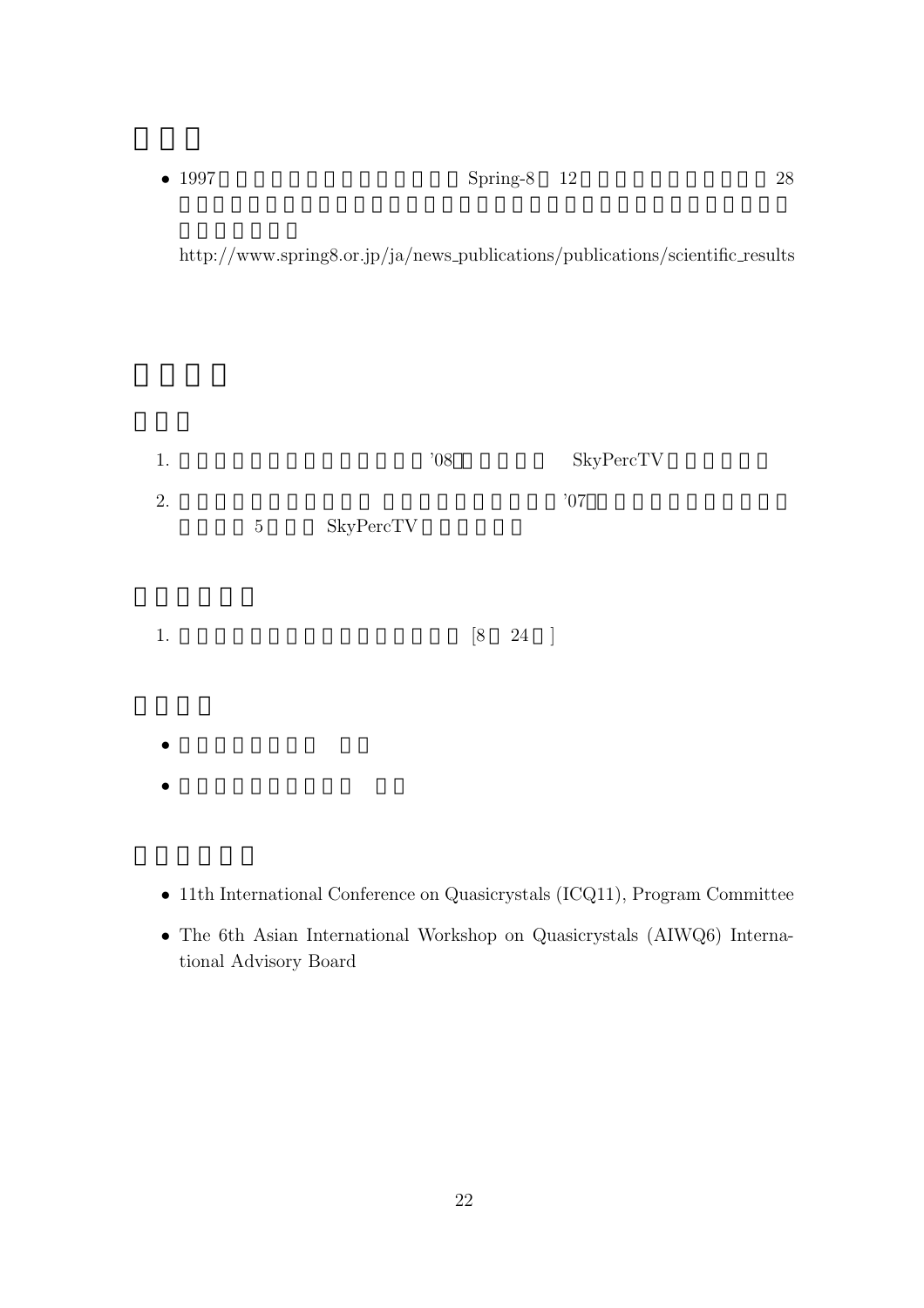|                                                      | (SS)                 | (SS)           |
|------------------------------------------------------|----------------------|----------------|
|                                                      | (PD)                 | (PD)           |
|                                                      |                      | Yidun Wan (PD) |
| Mohammad Ali Fasihi (D2) Elham Hosseini Lapasar (D2) |                      |                |
|                                                      | Chiara Bagnasco (D1) | (D1)           |
|                                                      |                      | (M2)           |
|                                                      | (B4)                 | (B4)           |
|                                                      |                      |                |
|                                                      |                      |                |

 $p$ 

- 1. "Mathematical framework for detection and quantification of nonclassical correlation", A. SaiToh, R. Rahimi, and M. Nakahara, Quantum Inf. Comput. 11, 0167-0180  $(2011)(1)$
- 2. "Quantum Computing with p-Wave Superfluid Vortices", T. Ohmi, and M. Nakahara, J. Phys. Soc. Jpn. **79**, 104602 1-5 (2010) (10 )

•  $NMR$  Jones  $Jones$ 

 $\bullet$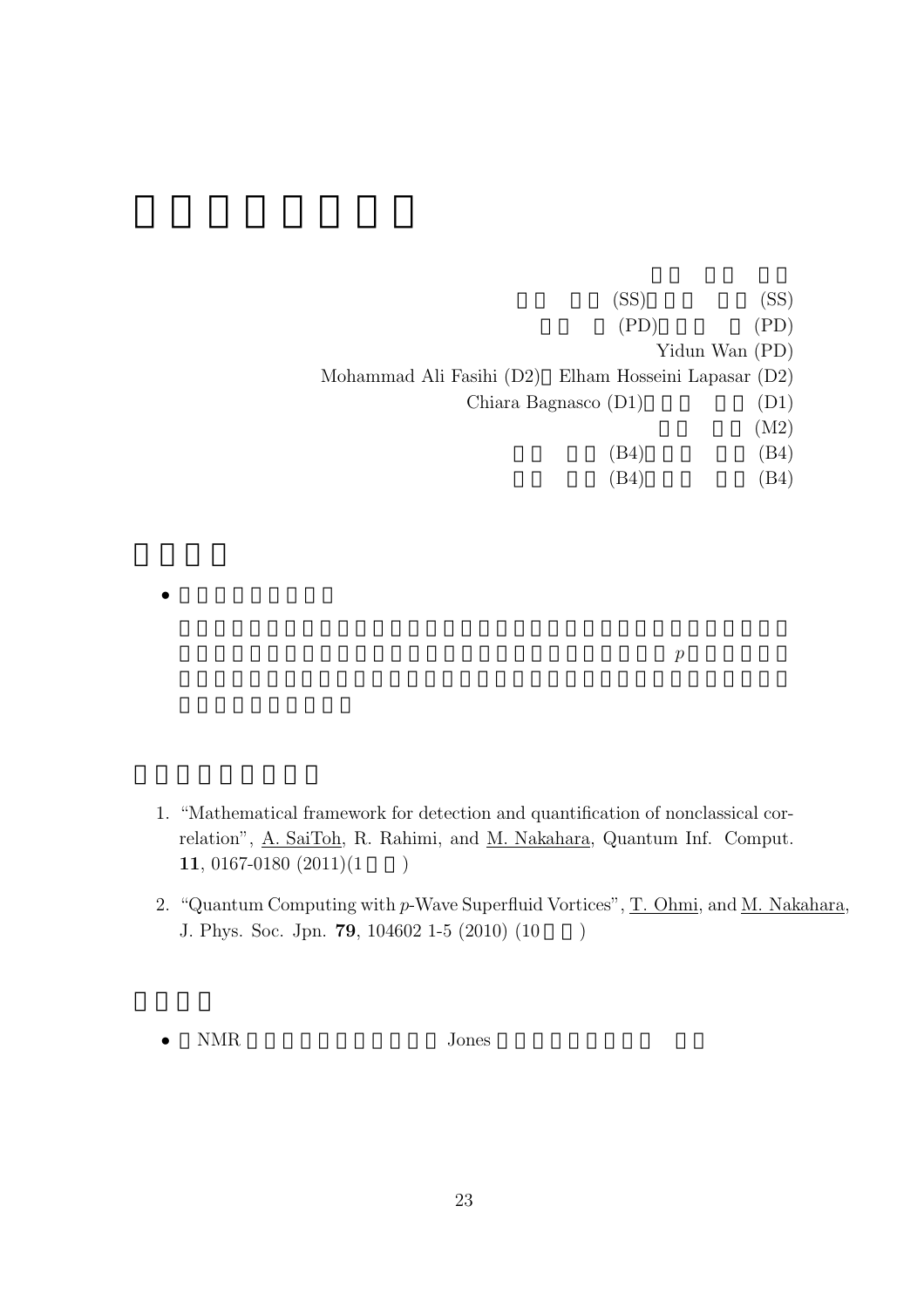1. "Scalable Neutral Atom Quantum Computer with Interaction on Demand" M. Nakahara, E. H. Lapasar, K. Kasamatsu, T. Ohmi, and Y. Kondo, American Physical Society March Meeting 2011, Dallas, Texus, USA, March 21, 2011

 $\bullet$   $\bullet$   $\bullet$   $\bullet$   $\bullet$   $\bullet$ 

- 2. "Unitary Quantum Error Correction", M. Nakahara, and T. Tomita, The Third International Workshop on Dynamics and Manipulation of Quantum Systems (DMQS2010), Tokyo, Japan, February 15, 2011.
- 3. Selective Application of Two-Qubit Gate in Neutral Atom Quantum Computer", E. H. Lapasar, K. Kasamatsu, Y. Kondo, M. Nakahara, and T. Ohmi, ERATO Macroscopic Quantum Control Conference on Ultracold Atoms and Molecules (UCAM2011), Tokyo, Japan, January 24, 2011.
- 4. "Implementation of QECC with NMR quantum computer", M. Nakahara, 2nd Workshop on Quantum Information Science, The Hong Kong Polytechnic University, Hong Kong, January 5, 2011.
- 5. **The "Hamiltonian determination through edge spin in transverse** eld ising chain", M. Nakahara, 2nd Workshop on Quantum Information Science, The Hong Kong Polytechnic University, Hong Kong, January 4, 2011.
- 6. "Neutral Atom Quantum Computer with On-Demand Interaction", M. Nakahara, Keynote talk at International Iran Conference on Quantum Information, Kish Island, Iran, September 14, 2010
- 7. "Neutral Atom Quantum Computer with On-Demand Interaction", M. Nakahara, T. Ohmi, Y. Kondo, E. H. Lapasar, and K. Kasamatsu, 10th Asian Conference on Quantum Information Science, Tokyo, Japan, August 28, 2010.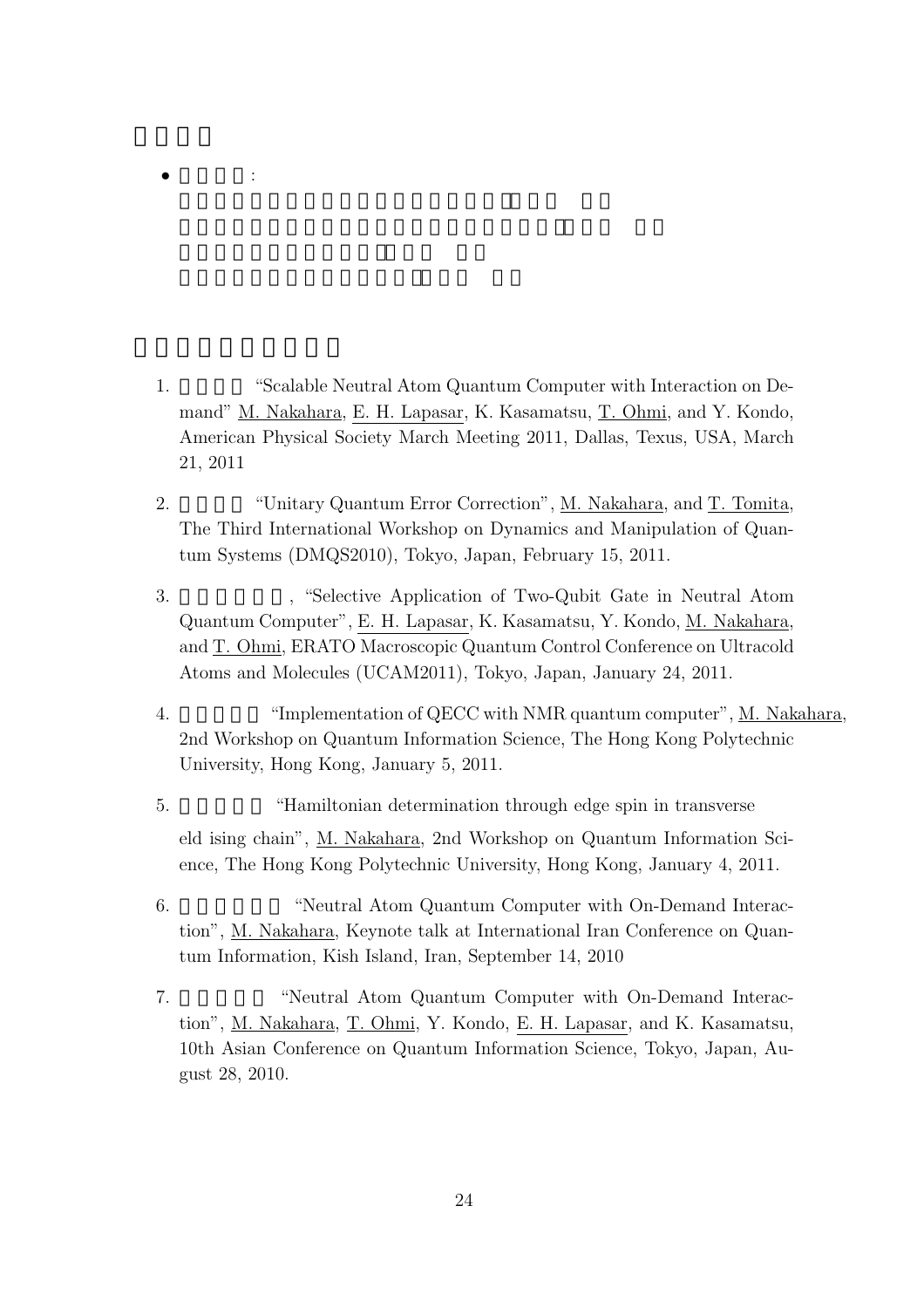| 1. | Selective Application of Two-Qubit Gate in Neutral Atom Quantum Com-                    |
|----|-----------------------------------------------------------------------------------------|
|    | puter, E. H. Lapasar, K. Kasamatsu, Y. Kondo, <u>M. Nakahara</u> , and <u>T. Ohmi</u> , |
|    | 2011<br>3<br>27<br>66                                                                   |
|    |                                                                                         |
| 2. | ,                                                                                       |
|    | 3<br>2011<br>66<br>26<br>,                                                              |
| 3. | Hamiltonian Determination through Edge Spin in Transverse Ising Chain,                  |
|    | M. A. Fasihi S. Tanaka M. Nakahara and Y. Kondo,<br>66                                  |
|    | 2011<br>3<br>25                                                                         |
|    |                                                                                         |
| 4. | R. mqRahimi                                                                             |
|    | 3<br>66<br>2011<br>25<br>,,                                                             |
| 5. | Selective two-qubit gate operation in neutral atom quantum computer                     |
|    | M. Nakahara, T. Ohmi, K. Kasamatsu and Y. Kondo<br>E. H. Lapasar                        |
|    | 2010<br>2010<br>9<br>27                                                                 |
|    |                                                                                         |
| 6. |                                                                                         |
|    | 2010                                                                                    |
|    | 2010<br>26<br>9                                                                         |
| 7. |                                                                                         |
|    | 2010                                                                                    |
|    | 2010<br>9<br>25                                                                         |
|    |                                                                                         |
| 8. |                                                                                         |
|    | R. Rahimi<br>2010<br>$\overline{\phantom{a}}$                                           |
|    | 9<br>23<br>2010                                                                         |
|    |                                                                                         |
| 9. |                                                                                         |
|    | The 22nd Quantum Information                                                            |
|    | Technology Symposium (QIT22),<br>, 2010<br>5<br>10                                      |
|    |                                                                                         |
|    | 10. "Topological Quantum Computing with <i>p</i> -wave Superfluid", M. Nakahara,        |
|    | and T. Ohmi, The 22nd Quantum Information Technology Symposium (QIT22),                 |
|    | 10<br>, 2010<br>$\overline{5}$                                                          |

 $1.$ 

 $40,100$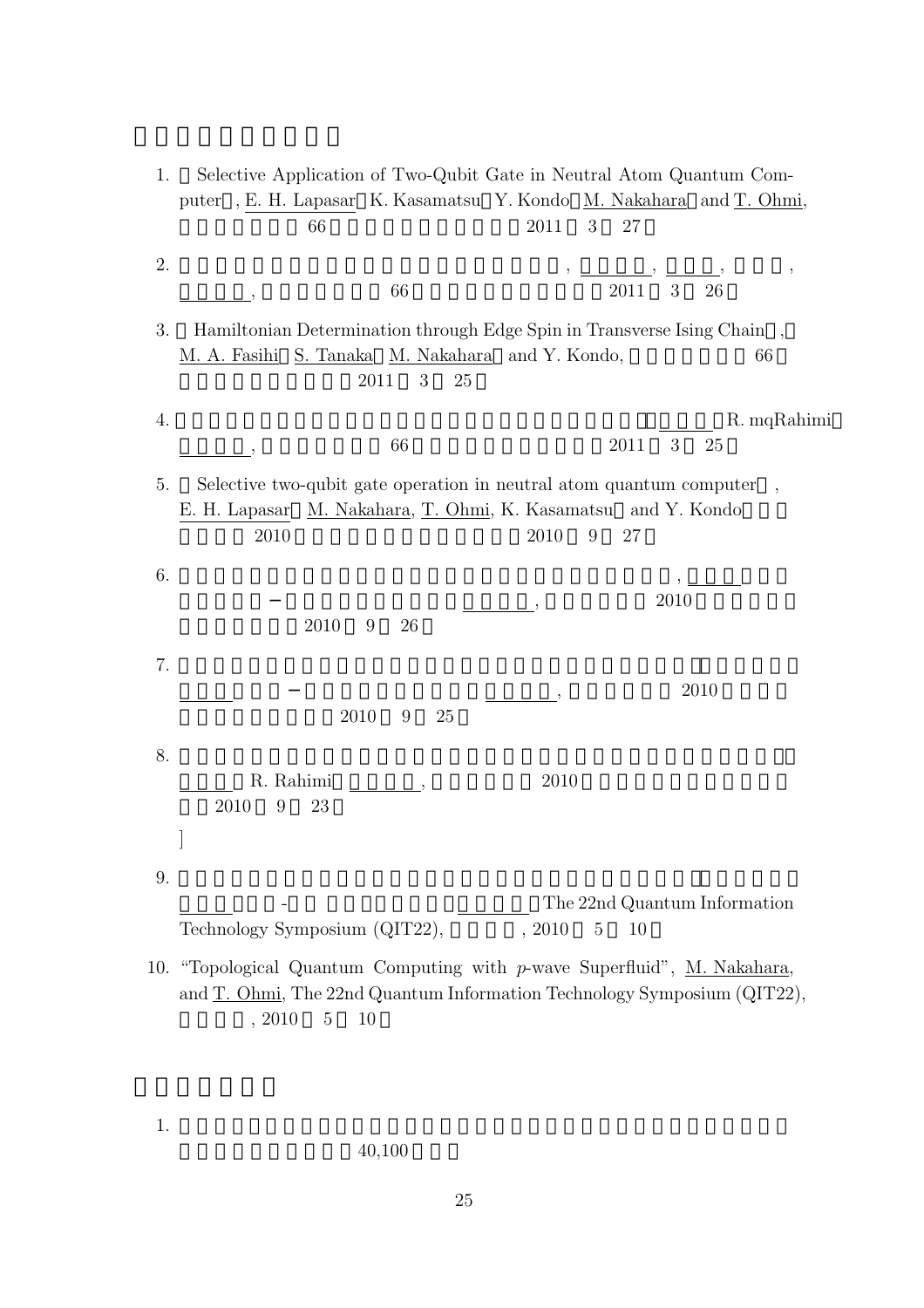| 1. |                            |  | 2010 5 29 |           |  |
|----|----------------------------|--|-----------|-----------|--|
| 2. |                            |  | 2010 6 24 |           |  |
| 3. |                            |  |           | 2010 8 24 |  |
| 4. |                            |  |           |           |  |
|    | $2009 \quad 9 \quad 1,2,3$ |  |           |           |  |

- $\bullet$   $\blacksquare$
- $(\hspace{0.2cm})$
- $\bullet$   $\bullet$   $\bullet$   $\bullet$   $\bullet$   $\bullet$
- $\bullet$

•  $22$  )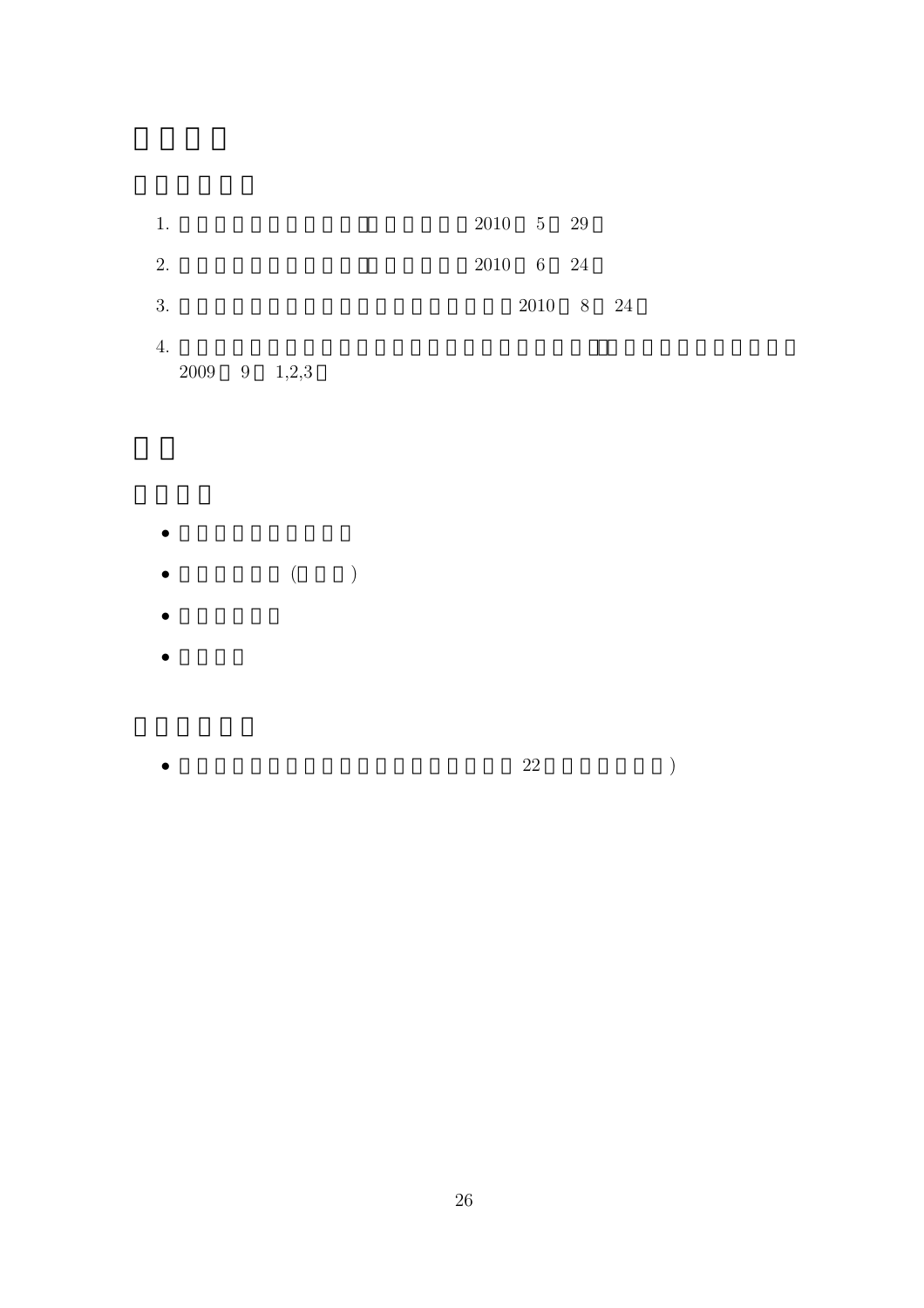| (M2), | (M2) |
|-------|------|
| (M1), | (M1) |
|       | (M1) |
| (B4), | (B4) |

 $2000$ 

 $NMR$ 

| $\bullet$         | <b>NMR</b>               |                |             |              |
|-------------------|--------------------------|----------------|-------------|--------------|
| <b>NMR</b>        |                          |                |             |              |
|                   |                          |                |             | MRI Magnetic |
| Resonance Imaging |                          |                |             |              |
|                   | 50 $\mu$ T               |                |             | $2$ kHz      |
| <b>NMR</b>        |                          |                | <b>FID</b>  |              |
|                   |                          | <b>NMR</b>     |             | $10 T$       |
|                   | $400$ MHz                | <b>NMR</b>     |             |              |
| $5\ \mathrm{mT}$  |                          | $200$ kHz      |             |              |
|                   |                          |                |             | <b>NMR</b>   |
|                   | <b>NMR</b>               |                |             |              |
| $\bullet$         | <b>NMR</b>               |                |             |              |
|                   | $\theta$<br>$\mathbf{1}$ | $\overline{2}$ |             |              |
|                   |                          | $\ket{0}$      | $ 1\rangle$ |              |

NMR  $\mathbb{N}$  ${\rm Deutsch\text{-}Jozsa}$ 

 $2008$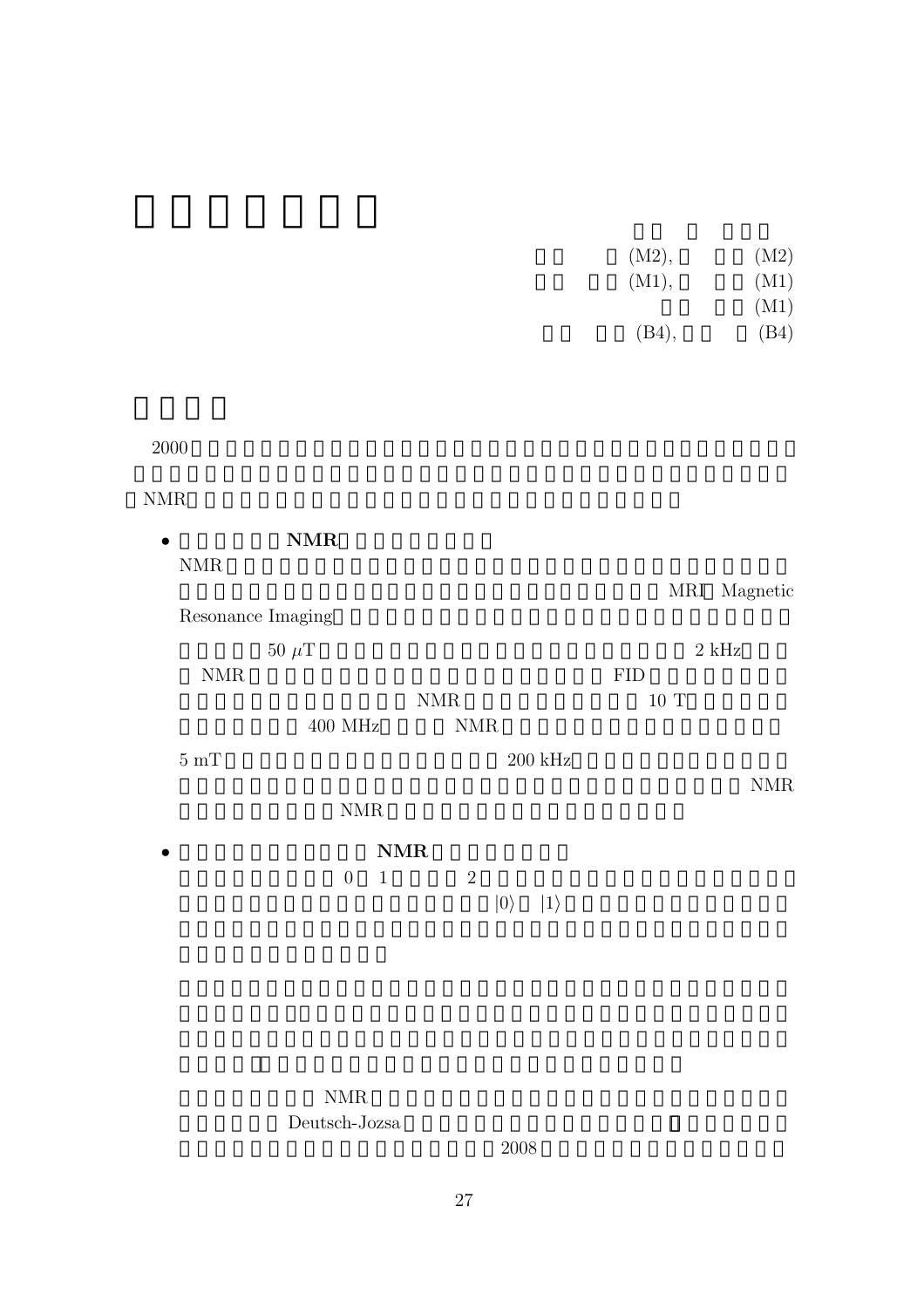

- $100$  kHz NMR
- 1. Y. Kondo "Composite Quantum Gates with Vanishing Dynamic Phases" International Iran Conference on Quantum Information - 2010, Kish Island, [11-14 Sep. 2010]
- 2. M. Nakahara, T. Ohmi, Y. Kondo, E. H. Lapasar, K. Kasamatsu "Neutral Atom Quantum Computer with On-demand Interaction" 10'th Asian Conference on Quantum Information Science [27-31 Aug. 2010].
- 3. E. H. Lapasar, K. Kasamatsu, Y. Kondo, M. Nakahara, T. Ohmi, "Selective 2-Qubit Gate for Neutral Atom Quantum Computer", UCAM2011 [24-26 Jan. 2011].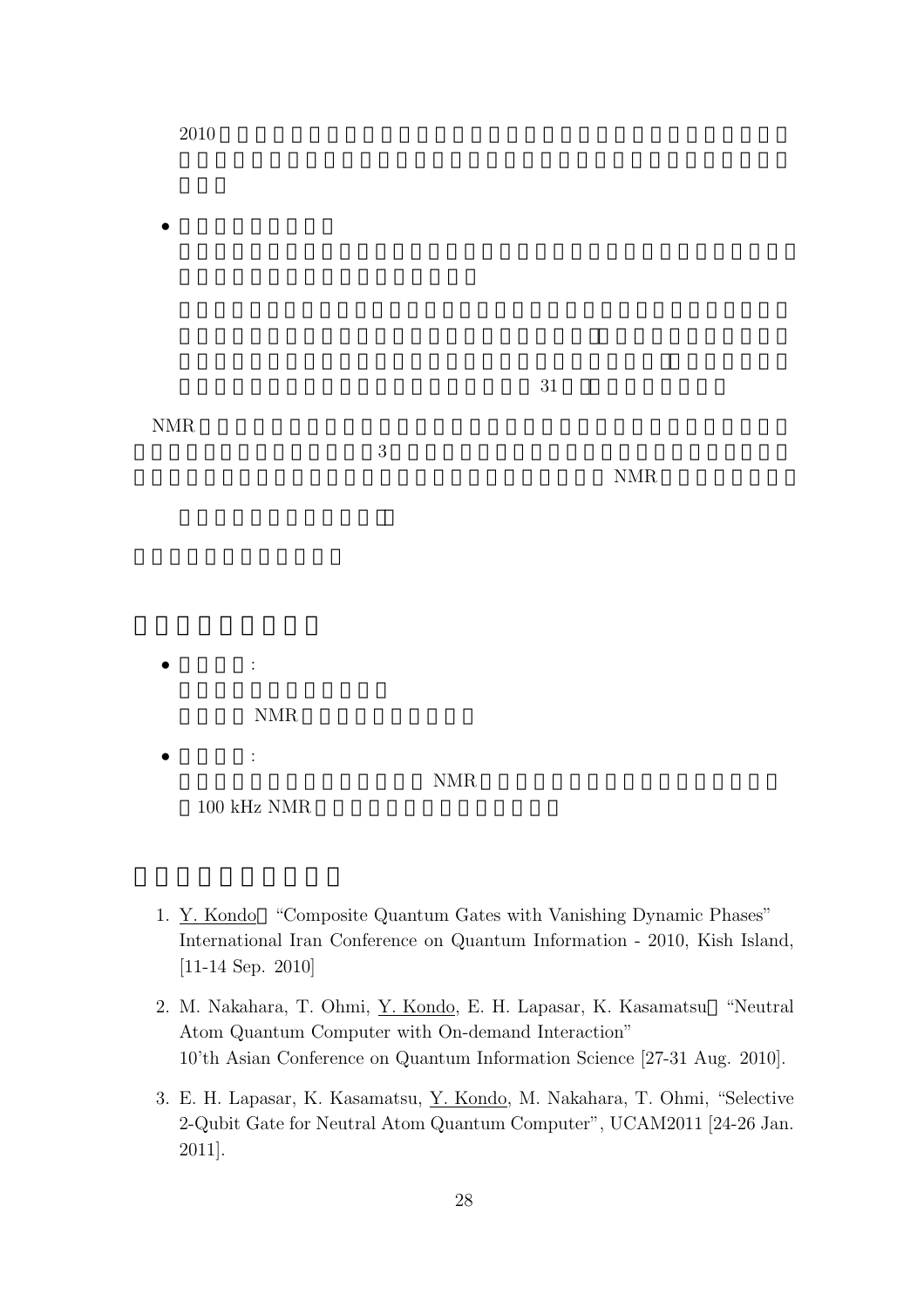| 1. | $\zeta \zeta$                                                | (23a-                                                                                                                                                                                 |
|----|--------------------------------------------------------------|---------------------------------------------------------------------------------------------------------------------------------------------------------------------------------------|
|    | $RF3)$ "                                                     |                                                                                                                                                                                       |
|    | 2010                                                         | [ $23-26$ Sep. $2010$ ]                                                                                                                                                               |
|    | 2010                                                         | 2. E. H. Lapasar, M. Nakahara, T. Ohmi, K. Kasamatsu, <u>Y. Kondo</u> : "Selective<br>two-qubit gate operation in neutral atom quantum computer (25p-RD6)"<br>[ $23-26$ Sep. $2010$ ] |
|    | 3. M. A. Fasihi<br>a 3-Spin Chain"                           | : "Hamiltonian Identification for                                                                                                                                                     |
|    | Panasonic                                                    | $[4-6$ Nov. 2010]                                                                                                                                                                     |
| 4. |                                                              | : "On Robust Quantum Control"                                                                                                                                                         |
|    | Panasonic                                                    | $[4-6$ Nov. 2010]                                                                                                                                                                     |
| 5. | $\sim$                                                       | "                                                                                                                                                                                     |
|    | Quantum Information and Technology 23<br>$[15,16$ Nov. 2010] |                                                                                                                                                                                       |
|    | through Edge Spin in Transverse Ising Chain (27aRB-5)"       | 6. M.A.Fasihi, S. Tanaka, M. Nakahara, <u>Y. Kondo</u> , "Hamiltonian Identification                                                                                                  |
|    | 2011                                                         | $[25-28 \text{ Mar. } 2011]$                                                                                                                                                          |
| 7. |                                                              | $\mathfrak{c}\mathfrak{c}$                                                                                                                                                            |
|    | $(26aRB-3)$ "                                                |                                                                                                                                                                                       |
|    | 2011                                                         | $[25-28 \text{ Mar. } 2011]$                                                                                                                                                          |
| 8. |                                                              | 44                                                                                                                                                                                    |
|    | $(26aEB-8)$ "                                                |                                                                                                                                                                                       |
|    | 2011                                                         | $[25-28 \text{ Mar. } 2011]$                                                                                                                                                          |
| 9. |                                                              | $\zeta\,\zeta$                                                                                                                                                                        |
|    |                                                              | $(26aEB-9)$ "                                                                                                                                                                         |
|    | 2011                                                         | $[25-28 \text{ Mar. } 2011]$                                                                                                                                                          |
|    |                                                              |                                                                                                                                                                                       |

10. E. H. Lapasar, K. Kasamatsu, M. Nakahara, T. Ohmi, Y. Kondo "Selective Application of Two-Qubit Gate in Neutral Atom Quantum Computer (27pLD-12)"

 $[25-28 \text{ Mar. } 2011]$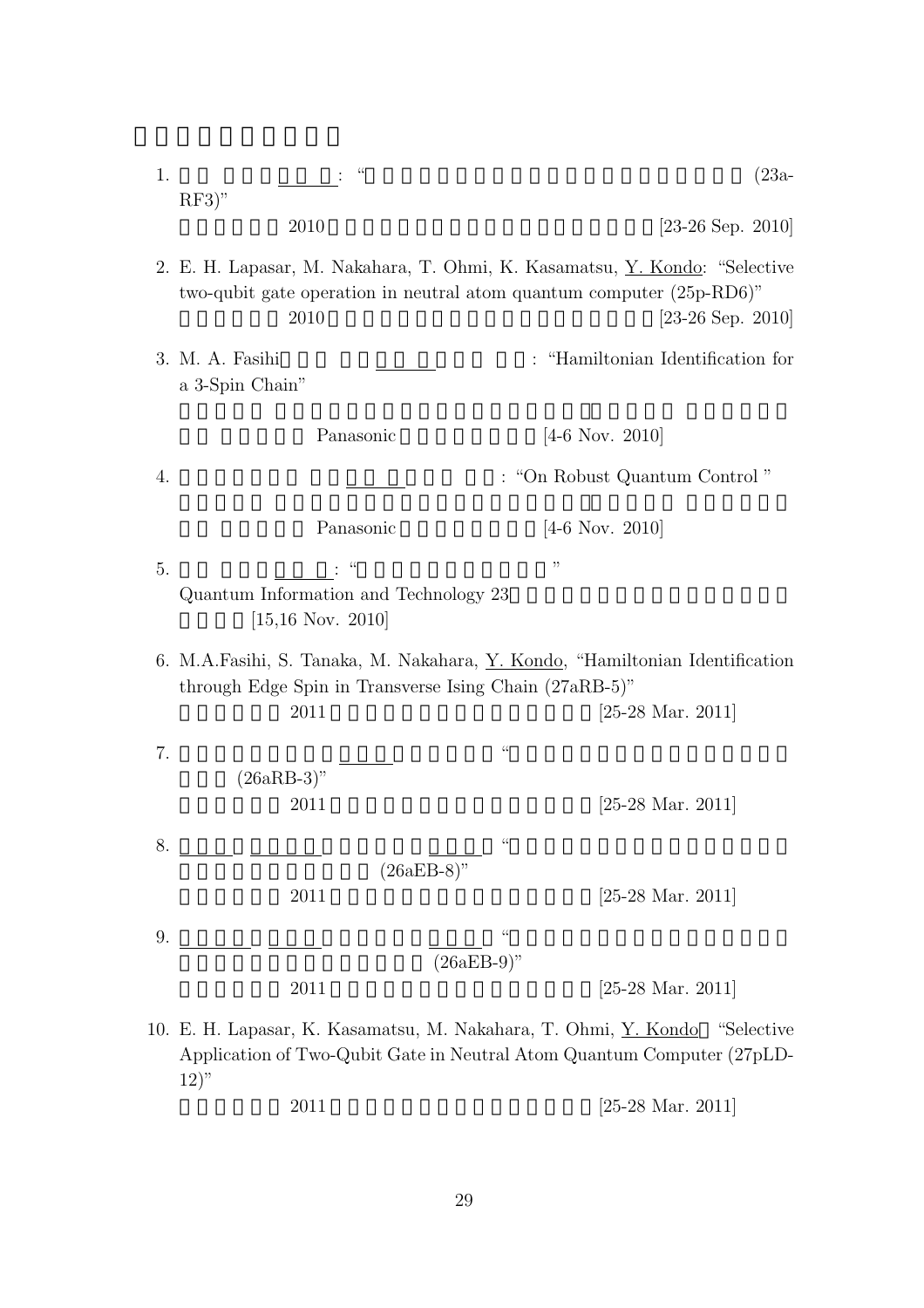$57$  ( $)$  $\bullet$   $\alpha$ 平成 22 8 5 6 • 日本物理教育学会主催  $\mathbf{I}(\mathbf{C})$ 平成 22 5 22 • 泉北高校・近畿大学訪問学習  $\alpha$  and  $\beta$ 

平成 22 7 21 • 大阪市教育委員会主催 "小学校教員理科指導力向上講座" 平成 22 7 29 30  $\bullet$   $\alpha$ 

"FIKAROS " 平成 22 8 21

• 人権委員会 委員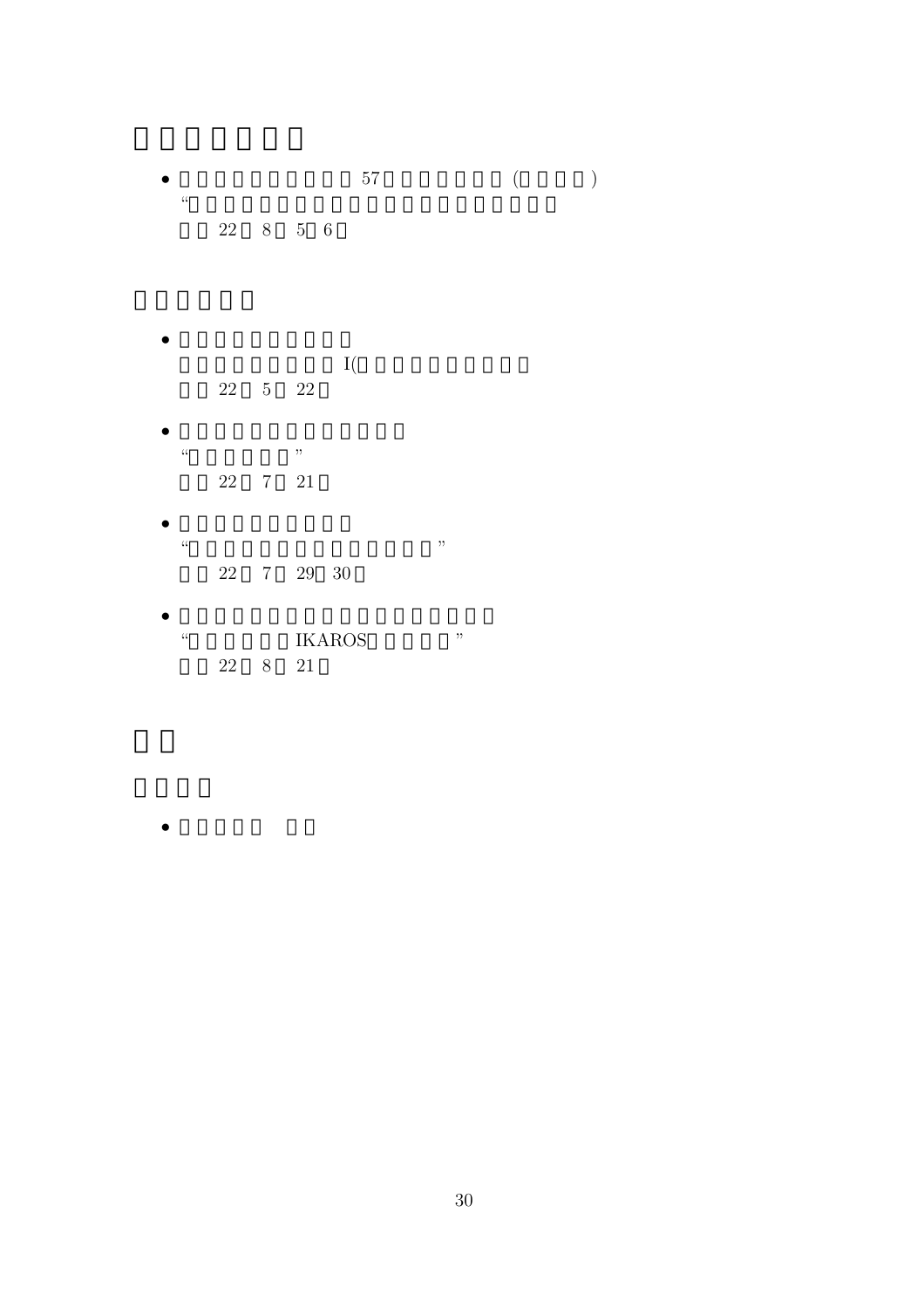|       | (D2)  | (M2) |
|-------|-------|------|
|       | (M1), | (M1) |
|       | (B4)  | (B4) |
| (B4), | (B4), | (B4) |



1. "Magnetic Order, Bose-Einstein Condensation, and Superfluidity in a Bosonic t-J Model of CP<sup>1</sup> Spinons and Doped Higgs Holons", Koji Aoki, Kazuhiko Sakakibara, Ikuo Ichinose, Tetsuo Matsui, Physical Review B 80 (2009) 144510 (1-12).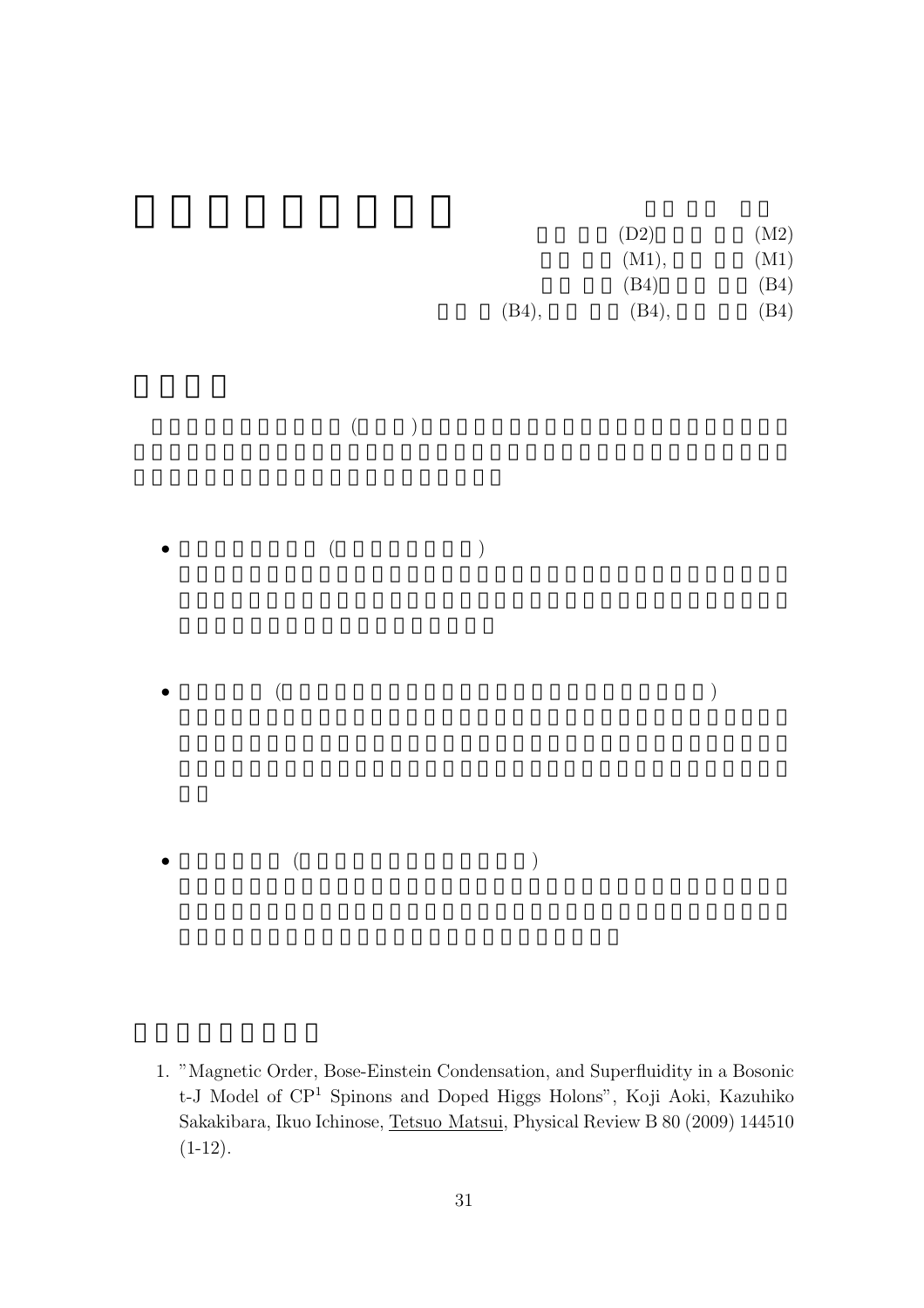- 2. "Effects of Disorder on a Lattice Ginzburg-Landau Model of d-wave Superconductors and Superfluids", Tomonori Shimizu, Shunsuke Doi, Ikuo Ichinose, Tetsuo Matsui, Physical Review B 79 (2009) 092508 (1-4).
- 3. "Phase Structure and Critical Behavior of Multi-Higgs U(1) Lattice Gauge Theory in Three Dimensions ", Tomoyoshi Ono, Shunsuke Doi, Yuki Hori, Ikuo Ichinose, and Tetsuo Matsui, Annals of Physics 324 (2009) 2453-2464.

| $\bullet$ | $\ddot{\phantom{a}}$ |                                           |   |
|-----------|----------------------|-------------------------------------------|---|
| $3 + 1$   |                      | $\mathbf{C} \mathbf{P}^1$ $\mathbf{U}(1)$ | ( |
| $3 + 1$   |                      | $CP1$ U(1)                                | ( |
| $3 + 1$   | $CP1$ U(1)           |                                           | ( |
|           |                      |                                           | ( |
|           |                      |                                           | ( |

1.  $Z(2)$ 123 March 2010]23aEH-12  $2.$ 65 [22 March 2010]22pEH-6  $Z(2)$   $Z(2)$ 高藤裕介,中野勇気,松居哲生 2009 [27 September 2009]27pQK-4 4.  $t-J$  CP1+U(1) 中野勇気,榊原和彦,一瀬郁夫,松居哲生 2009 [27 September 2009]27pRL-7  $5.$   $t-J$  $\mathbf A$ 2009 [27 September 2009]27pRL-8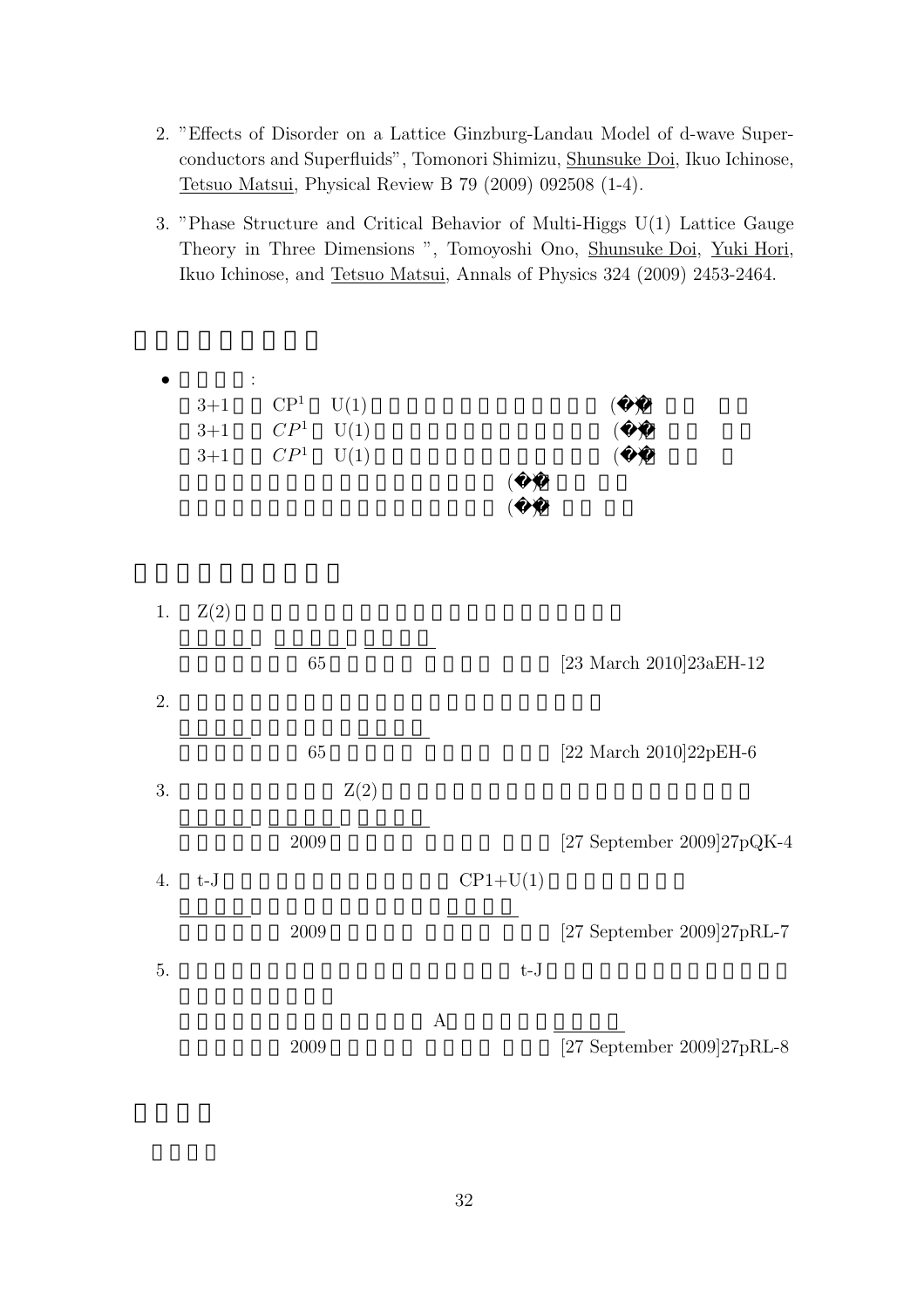| (M2) | (B4) |
|------|------|
| (B4) | (B4) |
|      | (B4) |

| $\bullet$<br>$300h^{-1}\text{Mpc}$ |               | (CMB) |  | $100 -$ |
|------------------------------------|---------------|-------|--|---------|
|                                    | $\Lambda$ CDM |       |  |         |

| Ia | $\rm CMB$     |  |
|----|---------------|--|
|    | $1 {\rm Gpc}$ |  |

| $300h^{-1}\text{Mpc}$ |  |
|-----------------------|--|
|                       |  |

 $N$ 

• ダークマターの微細構造

 $\bullet$ 

 $\Omega$ SO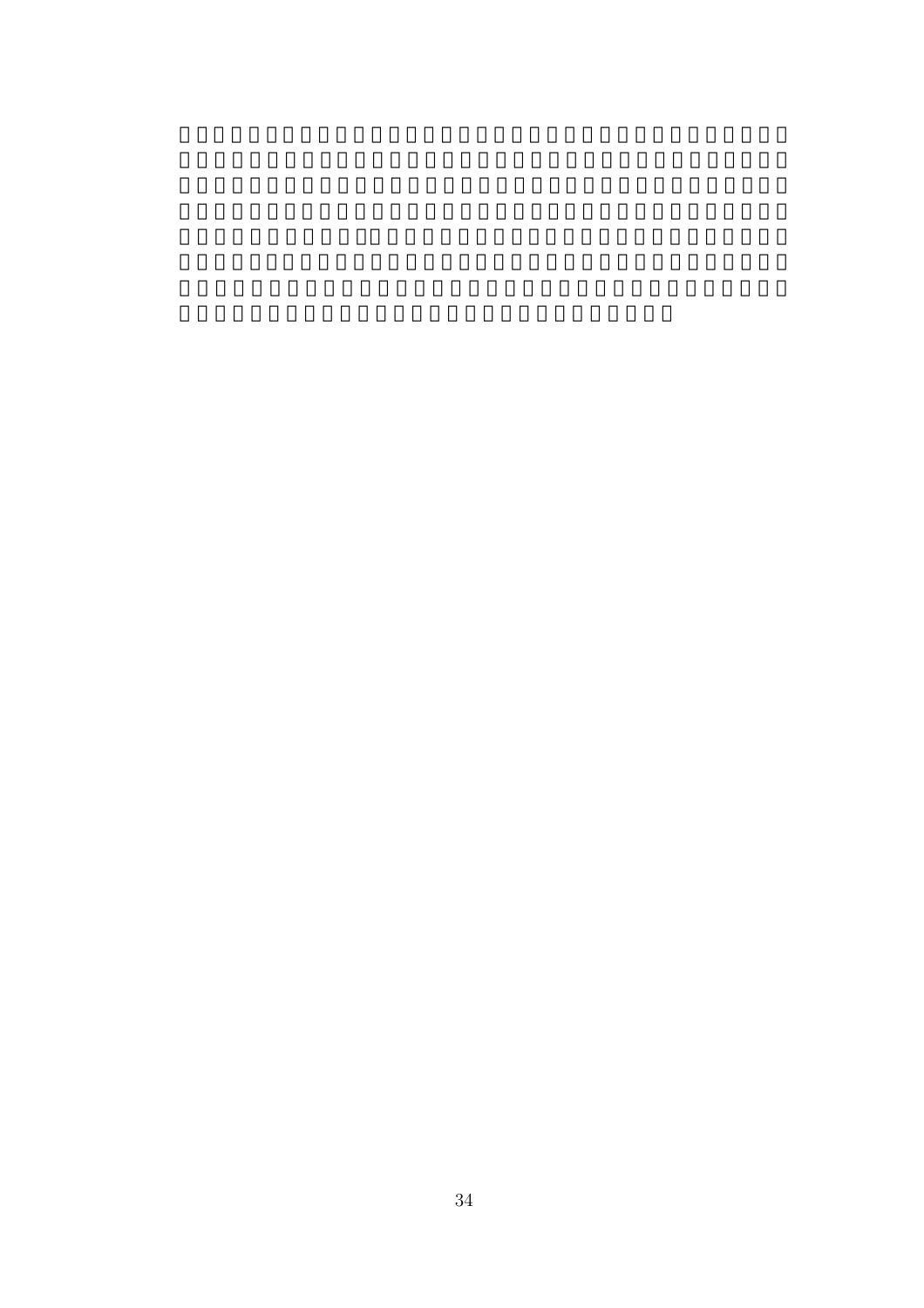1. "Evidence of Quasi-linear Super-Structures in the Cosmic Microwave Background and Galaxy Distribution" Kaiki Taro Inoue, Nobuyuki Sakai, Kenji Tomita Astrophysical Journal, 724, 12-25  $(2010)(10)$ arXiv:1005.4250 [astro-ph.CO]

- 1. Kaiki Taro Inoue: Poster presentation: "Evidence of Super-structures in the Cosmic Microwave Background and Galaxy Distribution" Horiba international conference COSMO/CosPA 2010, University of Tokyo, Tokyo [27-28 Sep. 2010]
- 2. Kaiki Taro Inoue: "Harmonic functions and 3-dimensional topology"  $Topology and Computer 2010$  [9 Sep. 2010]
- 1. Kaiki Taro Inoue: "Evidence of Super-structures in the Cosmic Microwave Background and Galaxy Distribution" YITP workshop "Cosmological Perturbation and CMB"  $[21 \text{ Mar. } 2011]$
- 2. Kaiki Taro Inoue: "Anomalously Underdense Region as the Origin of the Cold Spot"

 $2011$ [19 Mar. 2011]

3. Kaiki Taro Inoue: Poster presentation: "Evidence of Super-structures in the Cosmic Microwave Background and Galaxy Distribution" Horiba international conference COSMO/CosPA 2010, University of Tokyo, Tokyo [27-28 Sep. 2010]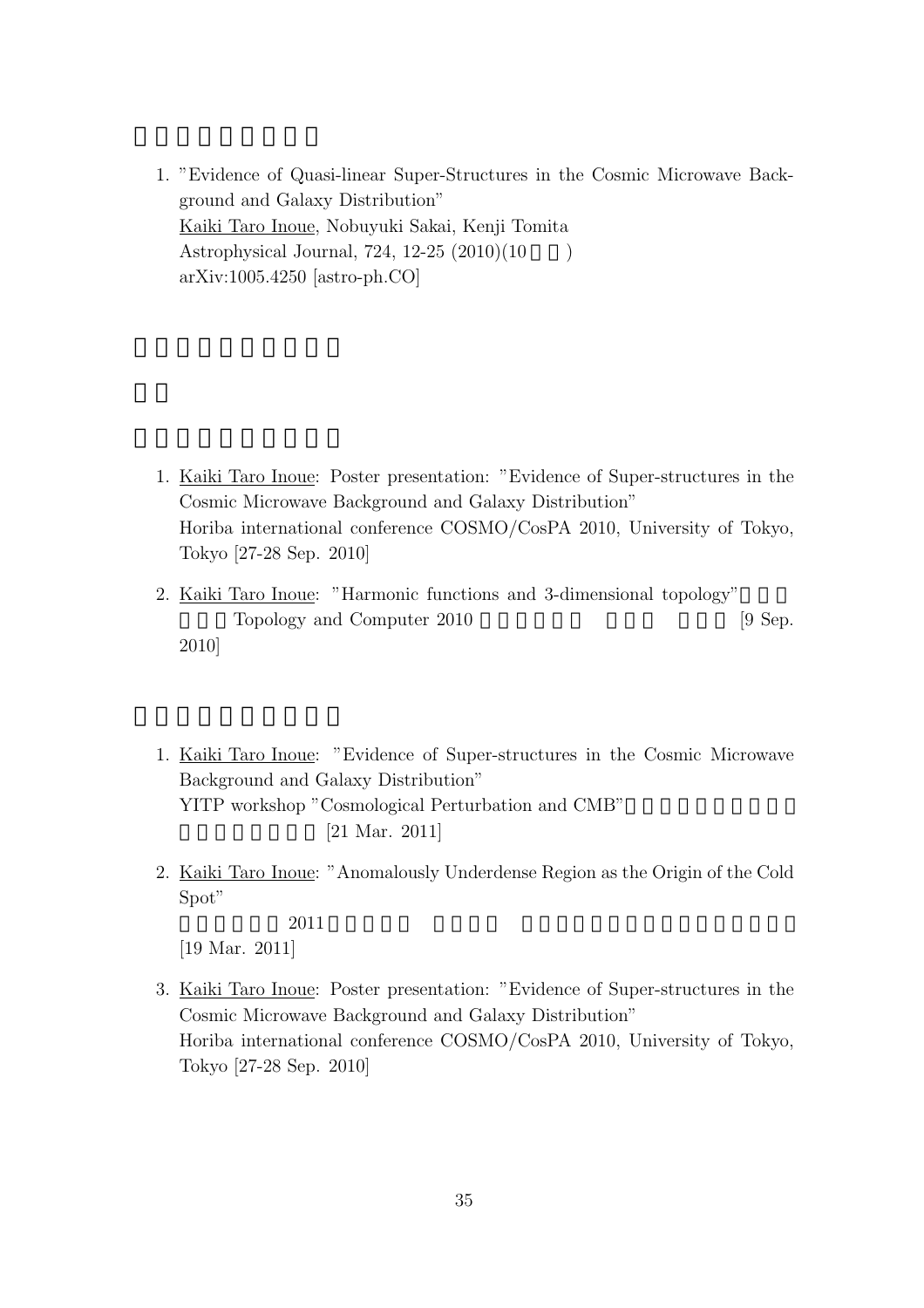| 4. Inoue, Kaiki Taro: "On the Origin of the Cold Spot" |                  | $2010\,$     |                  |     |  |                                                                                                        | [ $24$ Sep. $2010$ ] |           |  |
|--------------------------------------------------------|------------------|--------------|------------------|-----|--|--------------------------------------------------------------------------------------------------------|----------------------|-----------|--|
| Background and Galaxy Distribution"                    |                  |              |                  |     |  | 5. Inoue, Kaiki Taro: "Evidence of Super-structures in the Cosmic Microwave<br>$[5 \text{ Aug } 2010]$ |                      |           |  |
| $\bullet\ 2010$<br>$\left( \right)$                    |                  |              |                  | (B) |  | $\ddot{\cdot}$                                                                                         | 20740146,            | 1,040,000 |  |
| $\bullet$ 2010                                         |                  |              |                  | (B) |  |                                                                                                        |                      |           |  |
|                                                        |                  |              | 20340039,        |     |  | 1,000,000<br>$\big)$                                                                                   |                      |           |  |
| $22\,$<br>$22\,$                                       | $\,6\,$<br>$8\,$ | 12<br>$22\,$ |                  |     |  |                                                                                                        |                      |           |  |
|                                                        |                  |              | $(\hspace{7mm})$ |     |  |                                                                                                        |                      |           |  |

 $\bullet$  WEB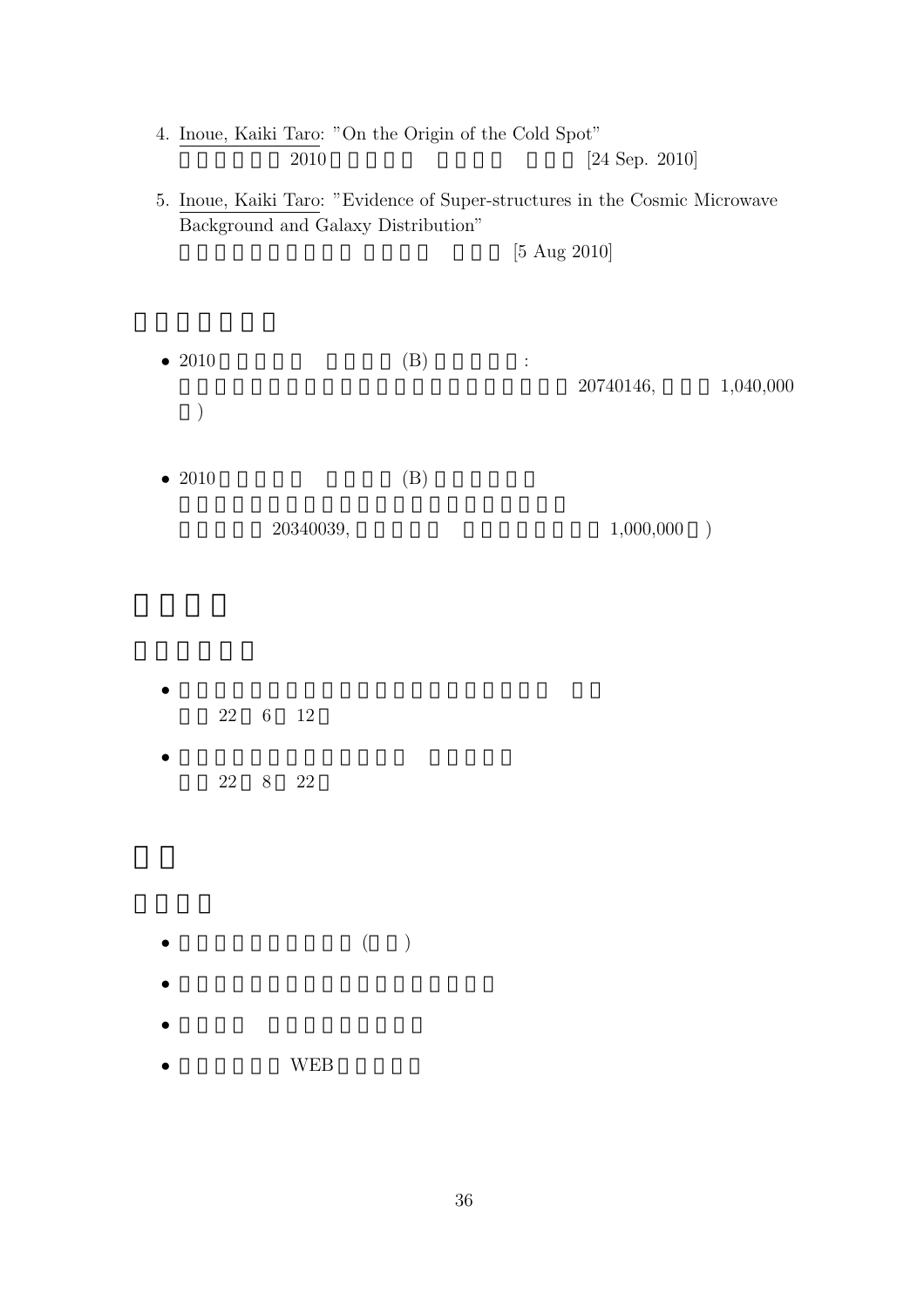| (B4), | (B4) |
|-------|------|
| (B4), | (B4) |

 $500\rm GHz$ 

(Terahertz time-domain spec-

 $21cm$ 

 $1 \text{ m}$ 

Multi-Fourier Transform interferometer (MuFT)

•  $\hspace{1cm} \hspace{1cm} 1$ m  $\hspace{1cm}$  $1<sub>m</sub>$ 

troscopy, THz-TDS)

1. Hiroshi Matsuo, Sheng-Cai Shi, Qi-Jun Yao, Yuan Luo, Taro Matsuo, and I.S. Ohta "A design study on terahertz interferometry in Antarctica", SPIE Infrared, Millimeter Wave and Terahertz Technologies, Beijing [Oct. 18-21, 2010]

37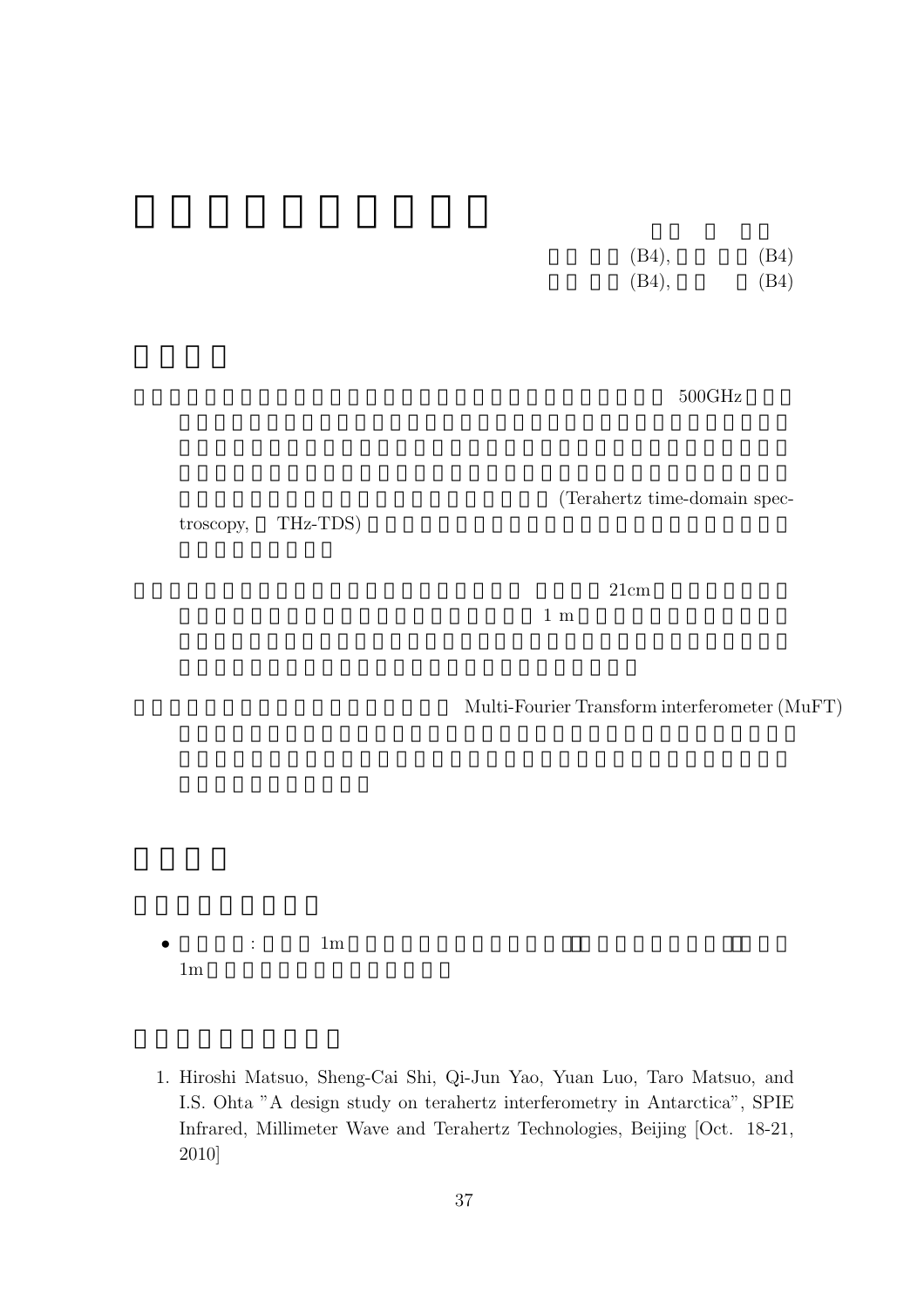- 2. Y. Luo, M. Hattori, N. Ebizuka, T. Matsumura, and I. S. Ohta "Realization of refractive polarizing Fourier Transform Spectrometer for Cosmic Microwave Background polarization observation", IRMMW-2010, Roma [Sep. 5-10, 2010]
- 1.  $\cdots$  ,  $\cdots$  $2011$  , W33a,  $[2011.3.16-19]$  $\Big]$ 2.  $\blacksquare$ , Shengcai Shi, Qijun Yao, Yuan Luo,  $\blacksquare$ 提案"  $2010$ , V41a,  $[2009.9.22-24]$ • 2010 ( 2110 ( )):  $(22111508,$  $2,600,000$  )  $($ , 2010 7 25  $, 2010 \quad 8 \quad 30$  $\bullet$  \* The state  $\bullet$  the state  $\bullet$  the state  $\bullet$  the state  $\bullet$  the state  $\bullet$ (\* ), 2010 9 13 教員採用試験春季集中講座, 専門・理科実験 (物理) 担当 (2011 3 ) •  $(2010 \t 9)$   $(2010 \t 10)$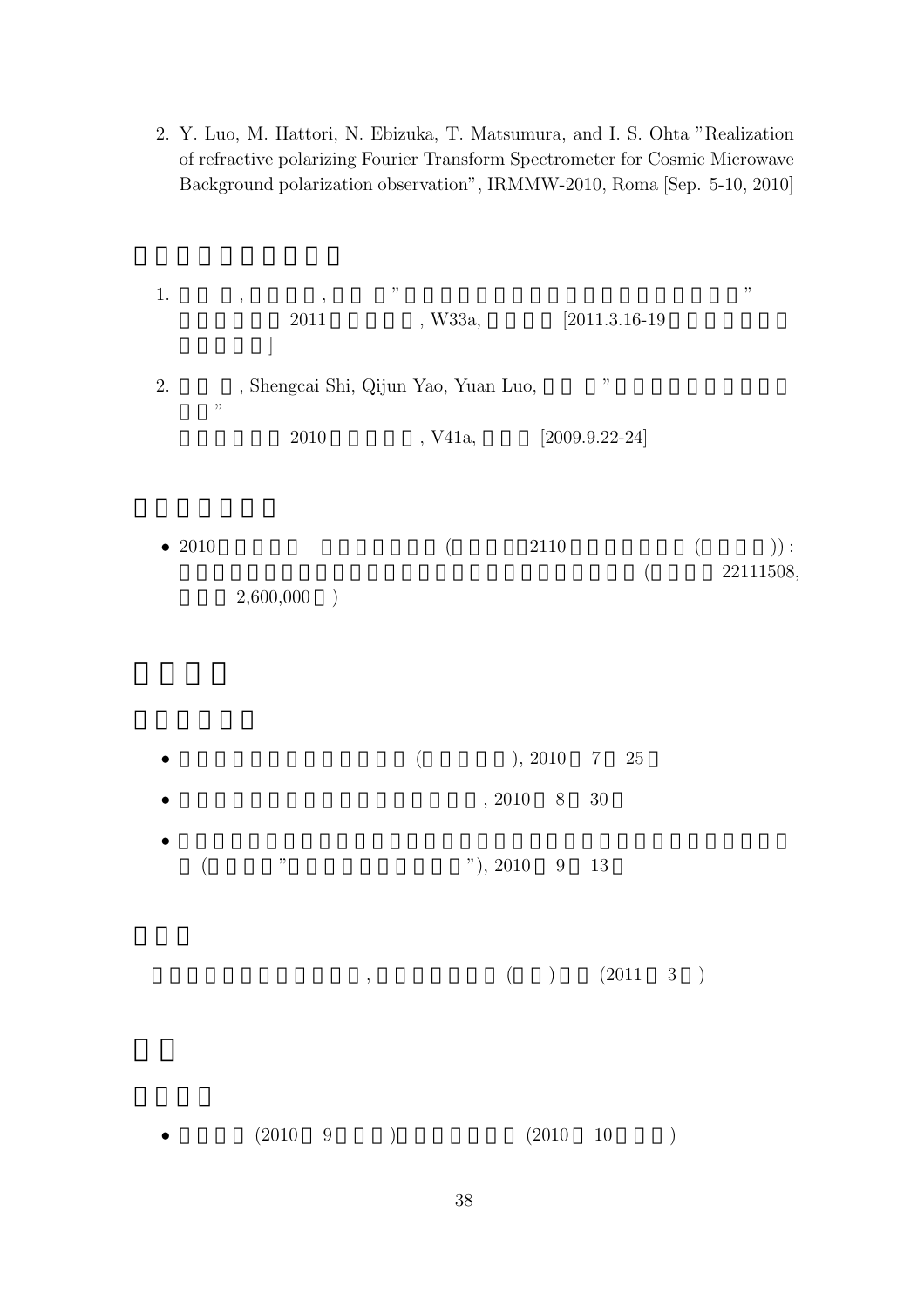- $33$
- $(2010 \t 2)$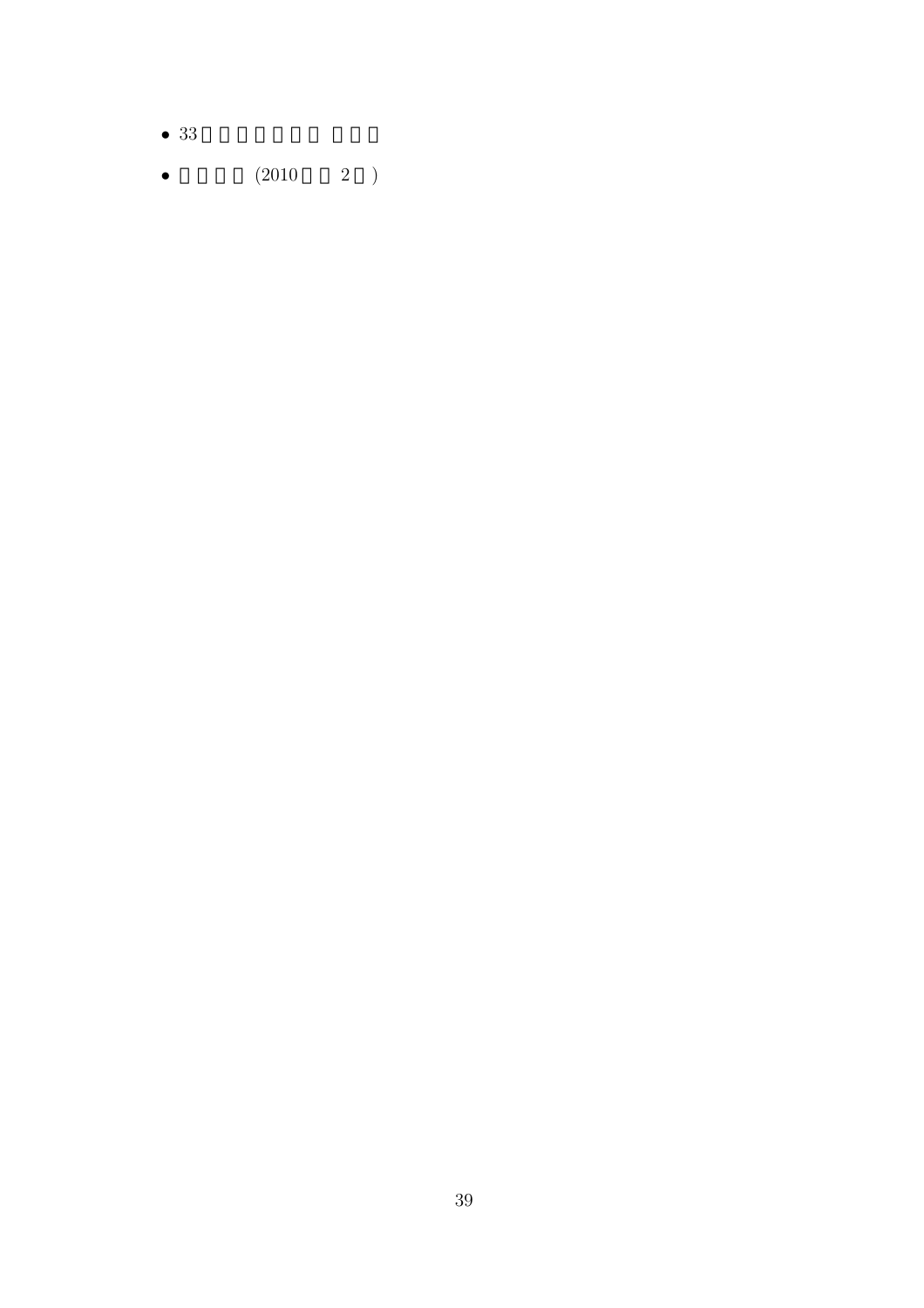| (B4) | (B4) |
|------|------|
| (B4) | (B4) |

 $\begin{array}{ccc} 2010 & 11 & 6 \end{array}$ 

「水産資源と水産業」4 7 「沖縄戦と基地」7 7

「沖縄戦と基地」8 7

 $\bullet$